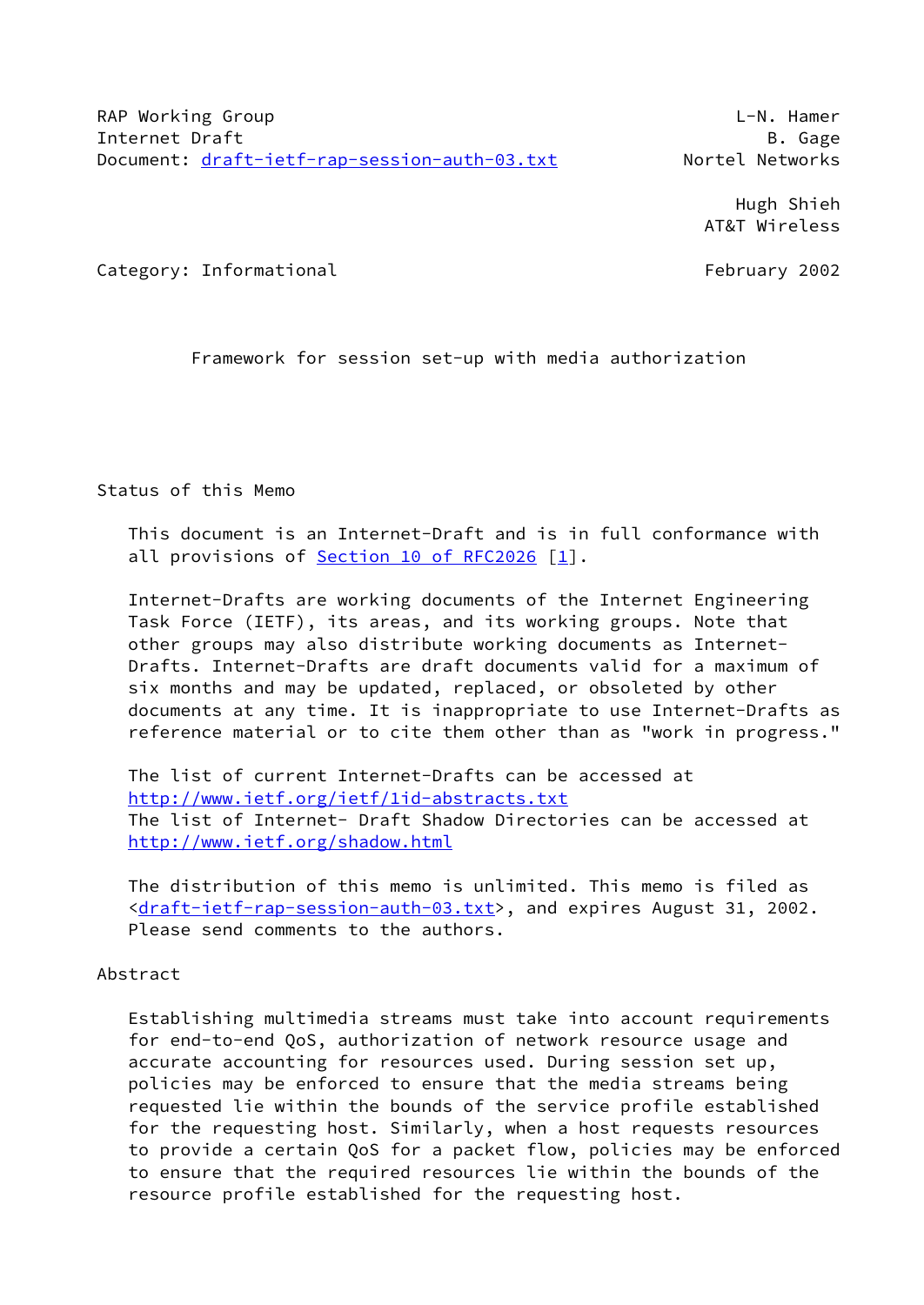To prevent fraud and to ensure accurate billing, we describe various scenarios and mechanisms that provide the linkage required to verify that the resources being used to provide a requested QoS are in-line with the media streams requested (and authorized) for the session.

Hamer, Gage, Shieh Expires August 2002 [Page 1]

Internet Draft February 2002

Framework for session set-up with media authorization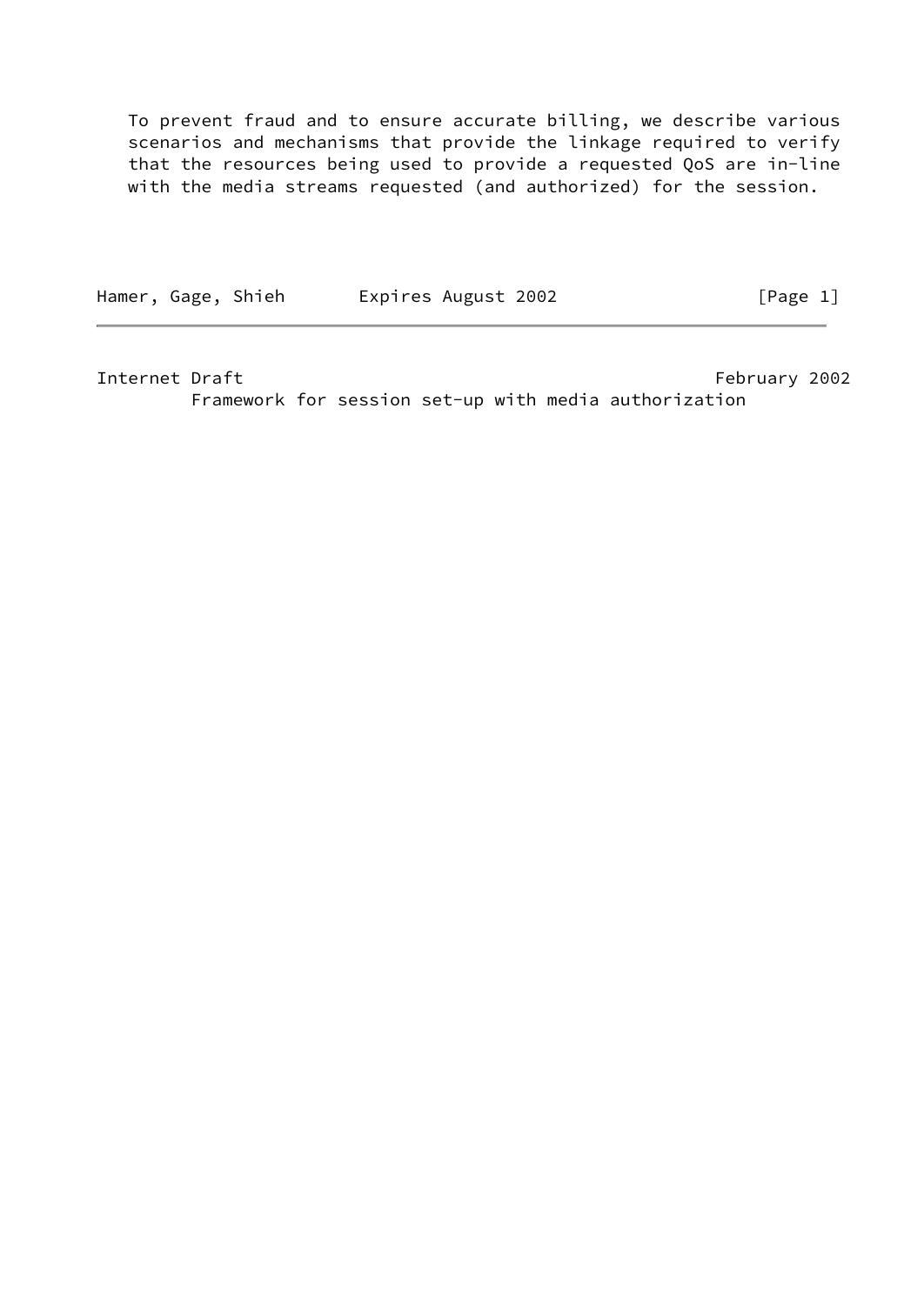| Hamer, Gage, Shieh |  | Expires August 2002 | [Page 2] |  |
|--------------------|--|---------------------|----------|--|
|                    |  |                     |          |  |

<span id="page-2-0"></span>Internet Draft February 2002

Framework for session set-up with media authorization

# Contents

| 4.2                                                                                       |                                                                                                                          |
|-------------------------------------------------------------------------------------------|--------------------------------------------------------------------------------------------------------------------------|
| 4.3                                                                                       |                                                                                                                          |
|                                                                                           |                                                                                                                          |
| Associated Model Message Flows < <using one="" policy="" server="">&gt;12<br/>5.1</using> |                                                                                                                          |
| Associated Model Authorization Token < <using one="" ps="">&gt;13<br/>5.2</using>         |                                                                                                                          |
| Associated Model Protocol Impacts < <using one="" ps="">&gt;13<br/>5.3</using>            |                                                                                                                          |
| Associated Model Network Impacts < <using one="" ps="">&gt;14<br/>5.4</using>             |                                                                                                                          |
| 6. The Associated Model < <using policy="" servers="" two="">&gt;15</using>               |                                                                                                                          |
| Associated Model Message Flows < <using ps="" two="">&gt;16<br/>6.1</using>               |                                                                                                                          |
| Associated Model Authorization Token < <using ps="" two="">&gt;17<br/>6.2</using>         |                                                                                                                          |
| Associated Model Protocol Impacts < <using ps="" two="">&gt;18<br/>6.3</using>            |                                                                                                                          |
|                                                                                           |                                                                                                                          |
| Non-Associated Model Call Flow19<br>7.1                                                   |                                                                                                                          |
| Non-Associated Model Authorization Token21<br>7.2                                         |                                                                                                                          |
| Non-Associated Model Protocol Impacts21<br>7.3                                            |                                                                                                                          |
|                                                                                           |                                                                                                                          |
|                                                                                           |                                                                                                                          |
|                                                                                           | 4.1<br>Coupled Model Authorization Token10<br>5. The Associated Model < <using one="" policy="" server="">&gt;11</using> |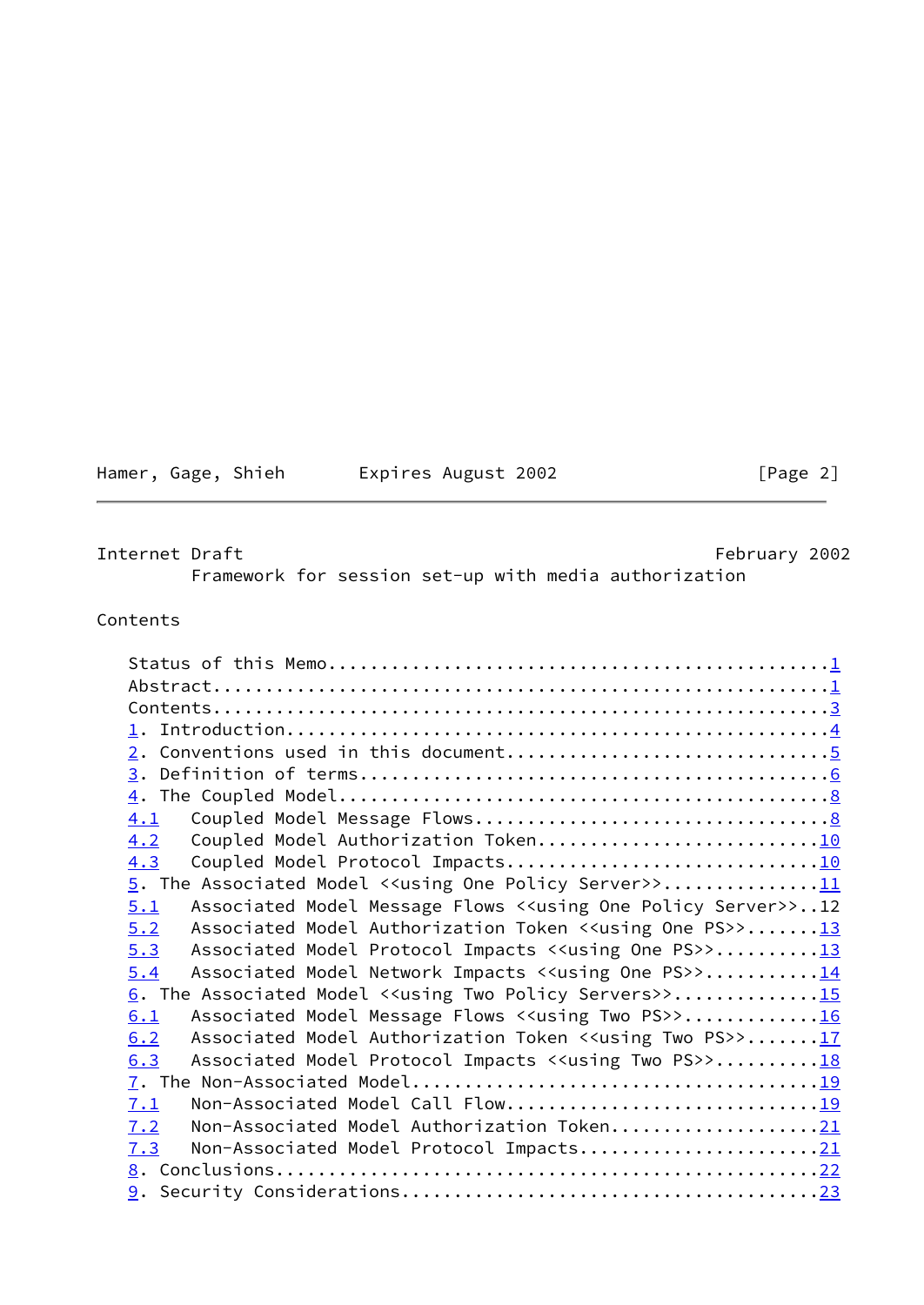Hamer, Gage, Shieh Expires August 2002 [Page 3]

<span id="page-3-1"></span>Internet Draft February 2002 Framework for session set-up with media authorization

# <span id="page-3-0"></span>[1](#page-3-0). Introduction

 Establishing multimedia streams must take into account requirements for end-to-end QoS, authorization of network resource usage and accurate accounting for resources used. During session set up, policies may be enforced to ensure that the media streams being requested lie within the bounds of the service profile established for the requesting host. Similarly, when a host requests resources to provide a certain QoS for a packet flow, policies may be enforced to ensure that the required resources lie within the bounds of the resource profile established for the requesting host.

 Mechanisms have been defined through which end hosts can use a session control protocol (e.g. SIP  $[9]$  $[9]$ ) to indicate that QoS requirements must be met in order to successfully set up a session. However, a separate protocol (e.g. RSVP  $[10]$ ) is used to request the resources required to meet the end-to-end QoS of the media stream. To prevent fraud and to ensure accurate billing, some linkage is required to verify that the resources being used to provide the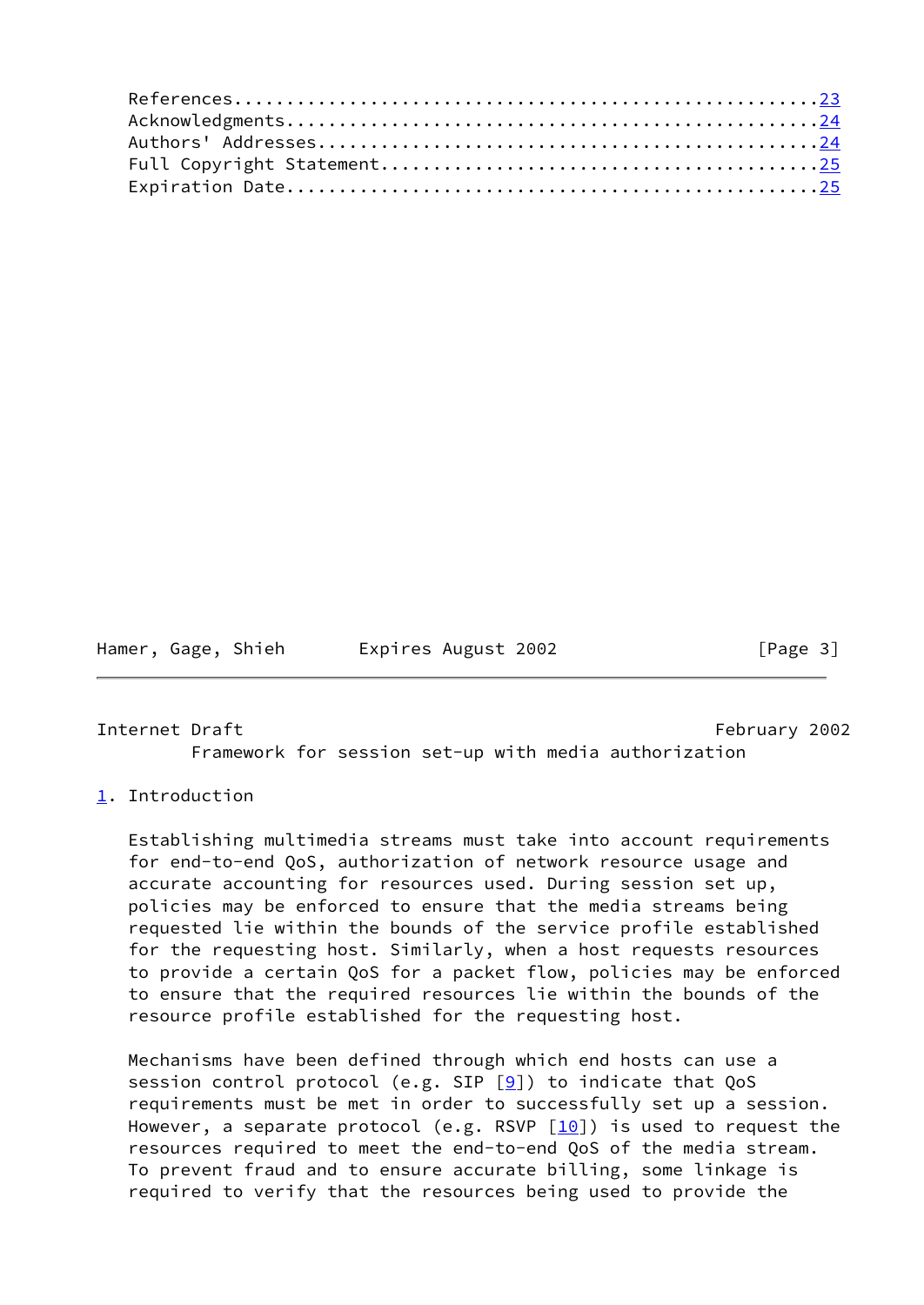requested QoS are in-line with the media streams requested (and authorized) for the session.

 This document describes such a linkage through use of a "token" that provides capabilities similar to that of a gate in  $[7]$  $[7]$  and of a ticket in the push model of  $[2]$  $[2]$ . The token is generated by a policy server (or a session manager) and is transparently relayed through the end host to the edge router where it is used as part of the policy-controlled flow admission process.

 In some environments, authorization of media streams can exploit the fact that pre-established relationships exist between elements of the network (e.g. session managers, edge routers, policy servers and end hosts). In other environments, however, such pre-established relationships may not exist either due to the complexity of creating these associations a priori (e.g. in a network with many elements), or due to the different business entities involved (e.g. service provider and access provider), or due to the dynamic nature of these associations (e.g. in a mobile environment).

 In this document, we describe these various scenarios and the mechanisms used for exchanging information between network elements in order to authorize the use of resources for a service and to co ordinate actions between the session and resource management entities. Specific extensions to session control protocols (e.g. SIP  $[9]$  $[9]$ , H.323), to resource reservation protocols (e.g. RSVP  $[6]$  $[6]$ , YESSIR) and to policy managements protocols (e.g. COPS-PR  $[12]$  $[12]$ , COPS-RSVP  $[5]$  $[5]$ ) required to realize these scenarios and mechanisms are beyond the scope of this document.

Hamer, Gage, Shieh Expires August 2002 [Page 4]

<span id="page-4-1"></span>Internet Draft February 2002 Framework for session set-up with media authorization

 For clarity, this document will illustrate the media authorization concepts using SIP for session signalling, RSVP for resource reservation and COPS for interaction with the policy servers. Note, however, that the framework could be applied to a multimedia services scenario using different signalling protocols.

<span id="page-4-0"></span>[2](#page-4-0). Conventions used in this document

The key words "MUST", "MUST NOT", "REQUIRED", "SHALL", "SHALL NOT",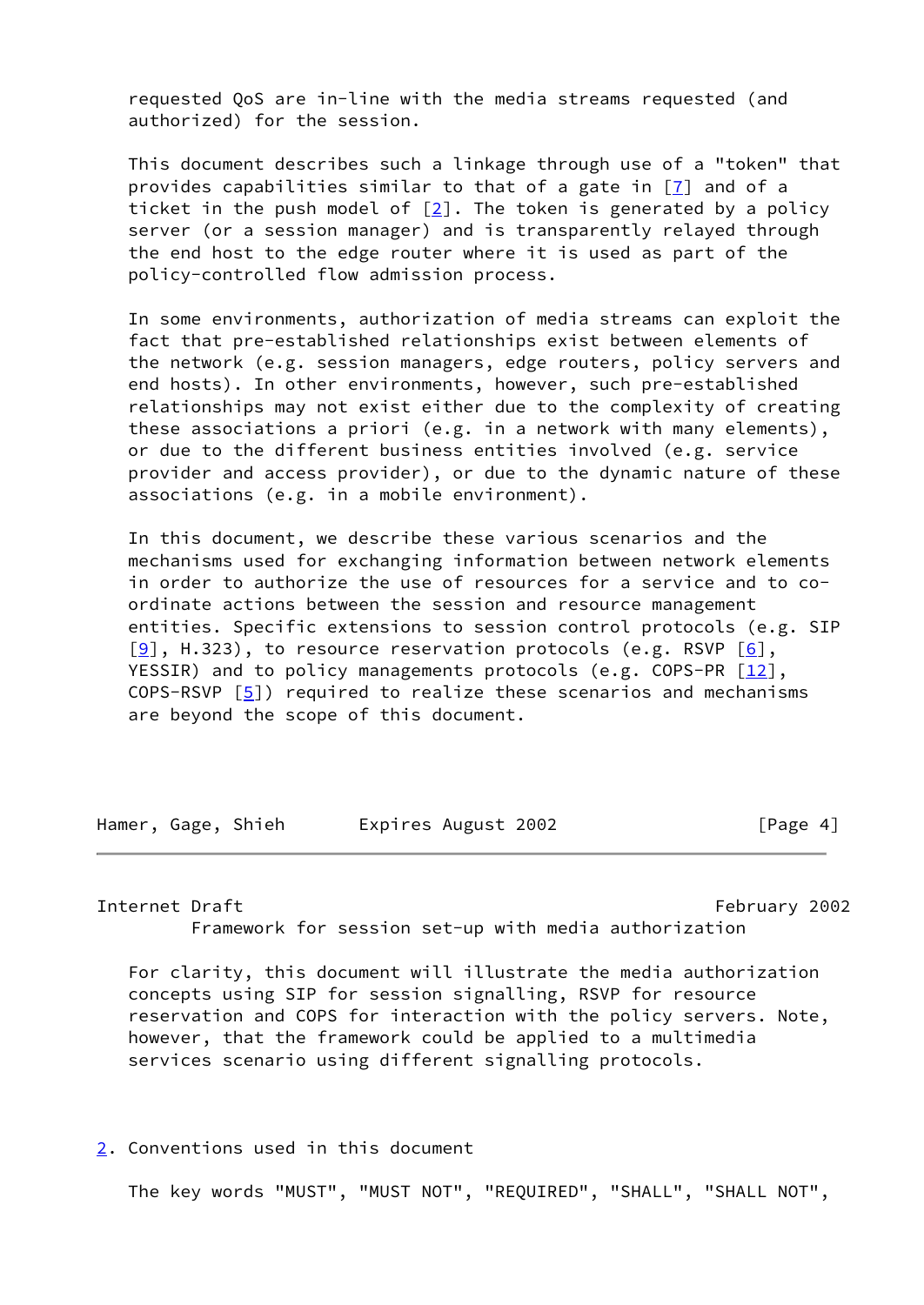"SHOULD", "SHOULD NOT", "RECOMMENDED", "MAY", and "OPTIONAL" in this document are to be interpreted as described in  $RFC-2119$  [\[1\]](#page-26-0).

Hamer, Gage, Shieh Expires August 2002 [Page 5]

<span id="page-5-1"></span>Internet Draft February 2002

Framework for session set-up with media authorization

<span id="page-5-0"></span>[3](#page-5-0). Definition of terms

Figure 1 introduces a generic model for session establishment, QoS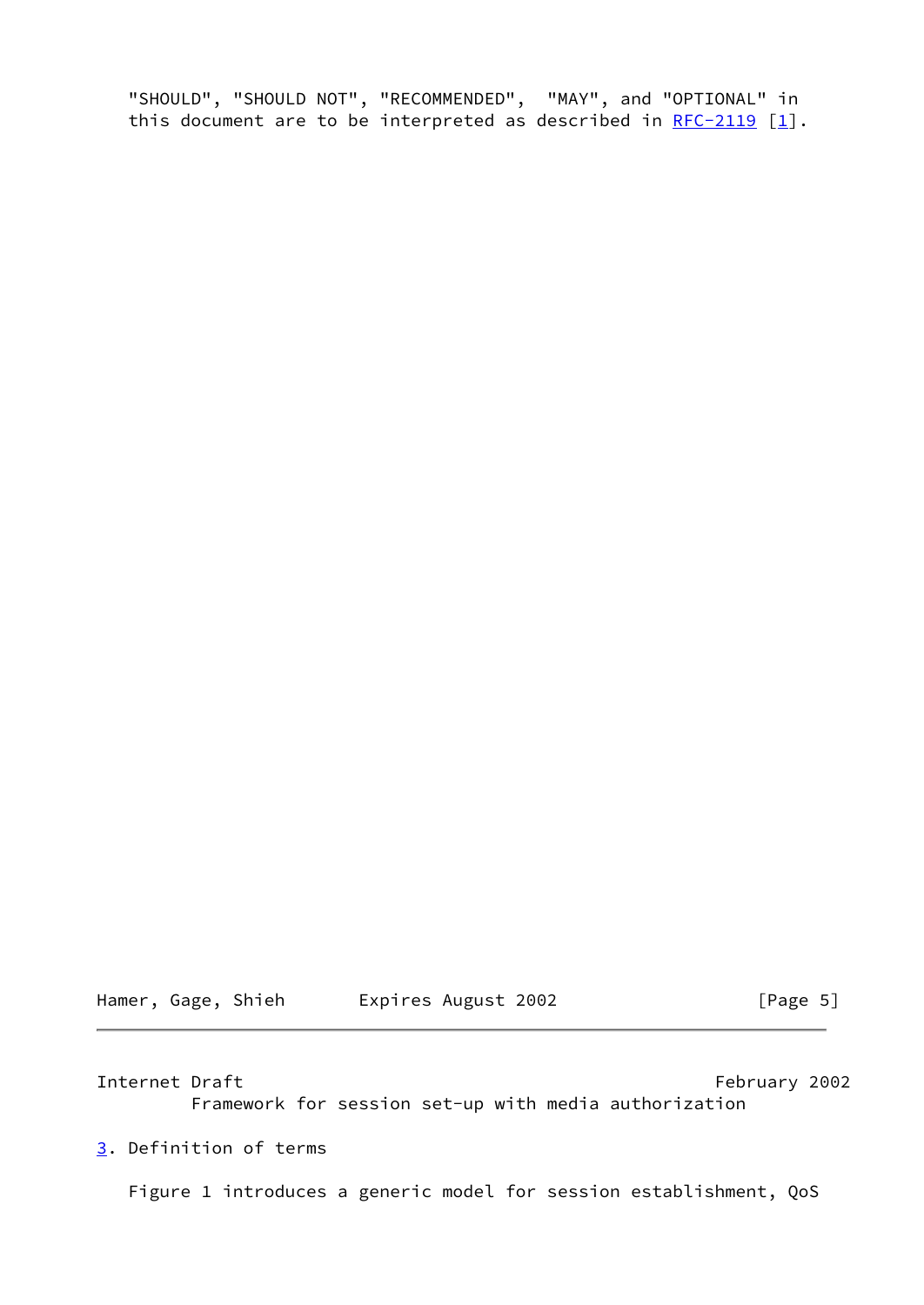and policy enforcement.



Figure 1: Generic media authorization network model

 EH - End Host: The End Host is a device used by a subscriber to access network services. The End Host includes a client for requesting network services (e.g. through SIP) and a client for requesting network resources (e.g. through RSVP).

 ER - Edge Router: The Edge Router is a network element connecting the end host to the rest of the Resource Control District. The Edge Router contains a PEP to enforce policies related to resource usage in the Resource Control District by the End Host. It also contains a signalling agent (e.g. for RSVP) for handling resource reservation requests from the End Host.

|  |  | Hamer, Gage, Shieh | Expires August 2002 | [Page 6] |
|--|--|--------------------|---------------------|----------|
|--|--|--------------------|---------------------|----------|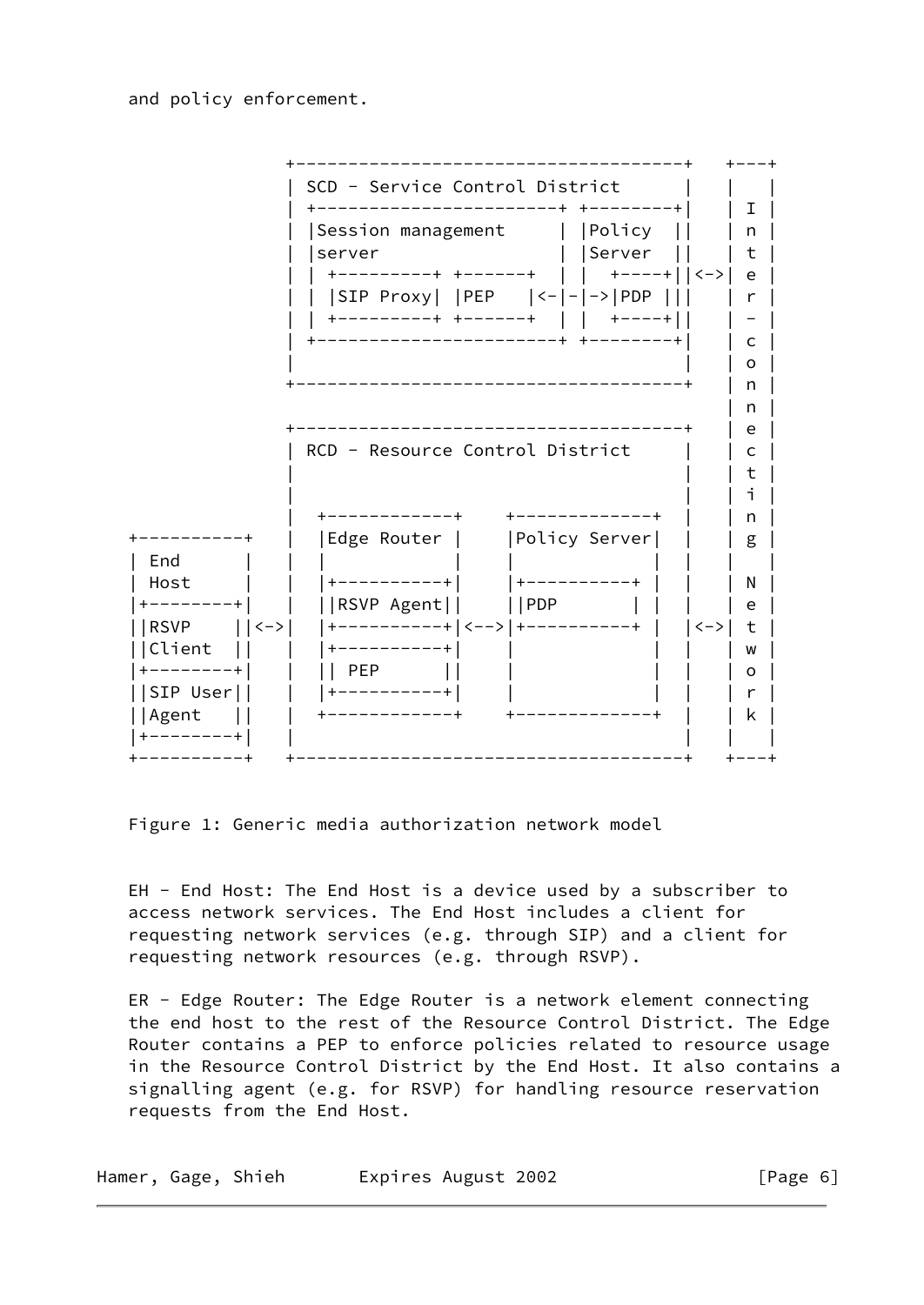Internet Draft February 2002 Framework for session set-up with media authorization

 PDP - Policy Decision Point: The PDP is a logical entity located in the Policy Server that is responsible for authorizing or denying access to services and/or resources.

 PEP - Policy Enforcement Point: The PEP is a logical entity that enforces policy decisions made by the PDP. Note that other PEPs may reside in other network elements not shown in the model of Figure 1, however they will not be discussed in this document.

 PS - Policy Server: The Policy Server is a network element that includes a PDP. Note that there may be a PS in the Service Control District to control use of services and there may be a separate PS in the Resource Control District to control use of resources along the packet forwarding path. Note also that network topology may require multiple Policy Servers within either district, however they provide consistent policy decisions to offer the appearance of a single PDP in each district.

 RCD - Resource Control District: The Resource Control District is a logical grouping of elements that provide connectivity along the packet forwarding paths to and from an End Host. The RCD contains ER and PS entities whose responsibilities include management of resources along the packet forwarding paths.

 SCD - Service Control District: The Service Control District is a logical grouping of elements that offer applications and content to subscribers of their services. The Session Management Server resides in the SCD along with a PS.

 SMS - Session Management Server: The Session Management Server is a network element providing session management services (e.g. telephony call control). The Session Management Server contains a PEP to enforce policies related to use of services by the End Host. It also contains a signalling agent or proxy (e.g. for SIP) for handling service requests from the End Host.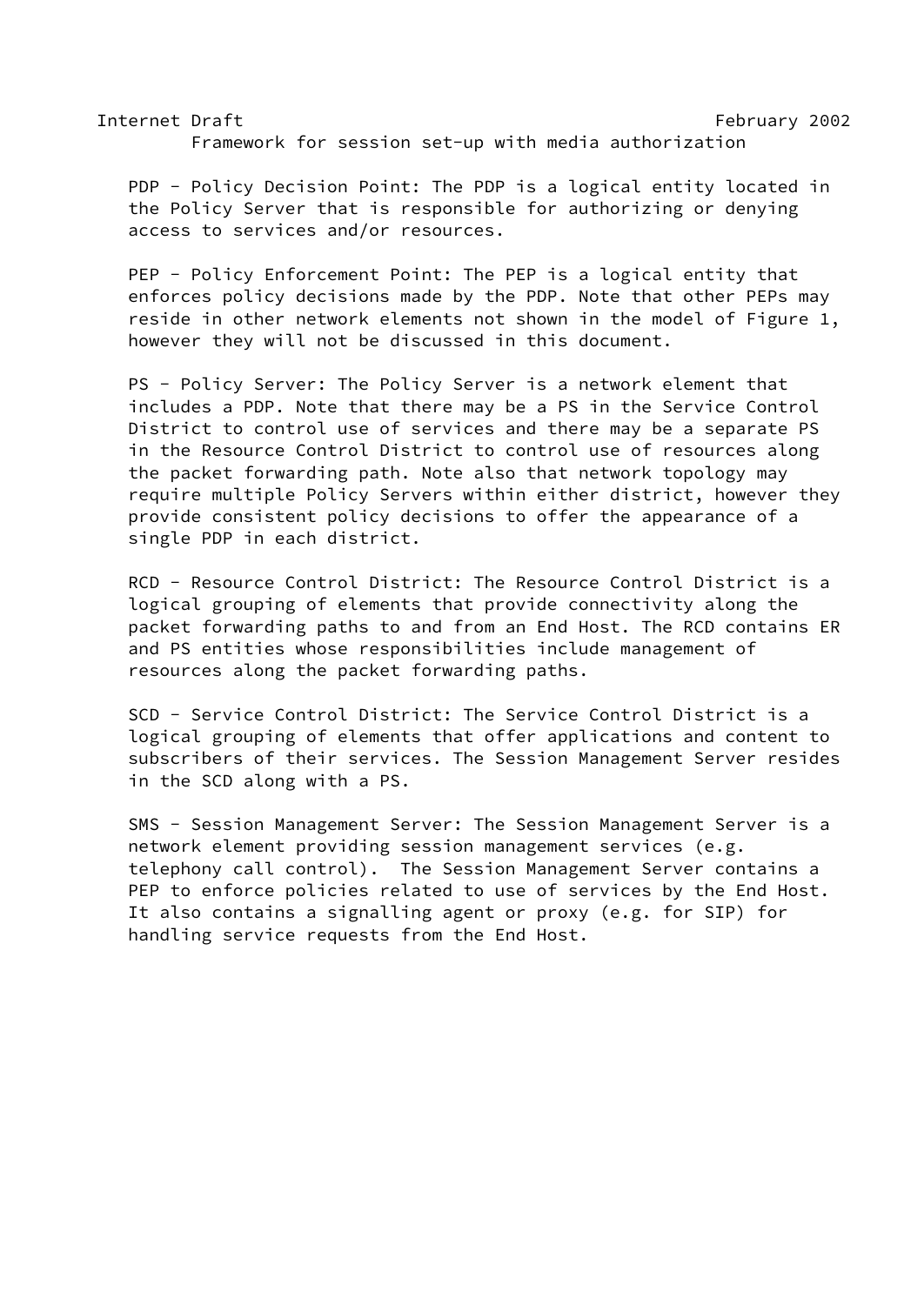#### <span id="page-8-1"></span>Internet Draft February 2002

Framework for session set-up with media authorization

<span id="page-8-0"></span>[4](#page-8-0). The Coupled Model

 In some environments, a pre-established trust relationship exists between elements of the network (e.g. session managers, edge routers, policy servers and end hosts). We refer to this as the "coupled model", indicating the tight relationship between entities that is presumed. The key aspects of this scenario are the following:

- Policy decisions, including media authorization, are made by a single Policy Server.
- The Edge Router, Session Manager and Policy Server involved in establishing the session are known a priori. For example, the End Host may be configured to use a Session Manager associated with the Edge Router to which the EH is connected.
- There are pre-defined trust relationships between the SMS and the PS and between the ER and the PS.



Figure 2: The Coupled Model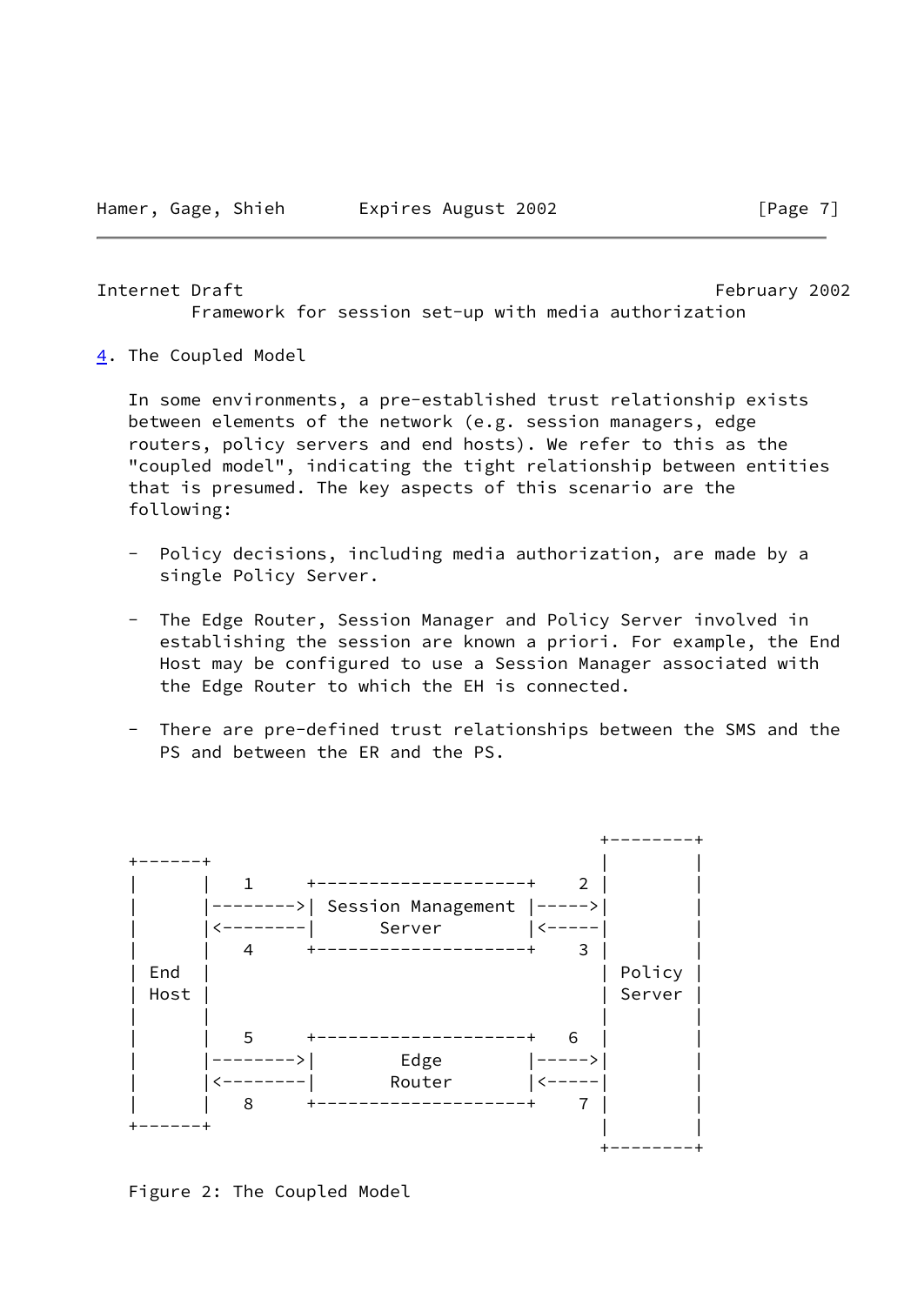#### <span id="page-9-0"></span>[4.1](#page-9-0) Coupled Model Message Flows

 In this model, it is assumed that there is one Policy Server serving both the Service Control and Resource Control districts and that there are pre-defined trust relationships between the PS and SMS and between the PS and ER. Communications between these entities are then possible as described below. Only the originating side flows are described for simplicity. The same concepts apply to the terminating side.

Hamer, Gage, Shieh Expires August 2002 [Page 8]

Internet Draft February 2002 Framework for session set-up with media authorization

- 1. The End Host issues a session set-up request (e.g. SIP INVITE) to the Session Manager indicating, among other things, the media streams to be used in the session. As part of this step, the End Host may authenticate itself to the Session Manager.
- 2. The Session Manager, possibly after waiting for negotiation of the media streams to be completed, sends a policy decision request (e.g. COPS REQ) to the Policy Server in order to determine if the session set-up request should be allowed to proceed.
- 3. The Policy Server sends a decision (e.g. COPS DEC) to the Session Manager, possibly after modifying the parameters of the media to be used. Included in this response is a "token" that can subsequently be used by the Policy Server to identify the session and the media it has authorized.
- 4. The Session Manager sends a response to the End Host (e.g. SIP 200 or 183) indicating that session set-up is complete or is progressing. Included in this response is a description of the negotiated media along with the token from the Policy Server.
- 5. The End Host issues a request (e.g. RSVP PATH) to reserve the resources necessary to provide the required QoS for the media stream. Included in this request is the token from the Policy Server provided via the Session Manager.
- 6. The Edge Router intercepts the reservation request and sends a policy decision request (e.g. COPS REQ) to the Policy Server in order to determine if the resource reservation request should be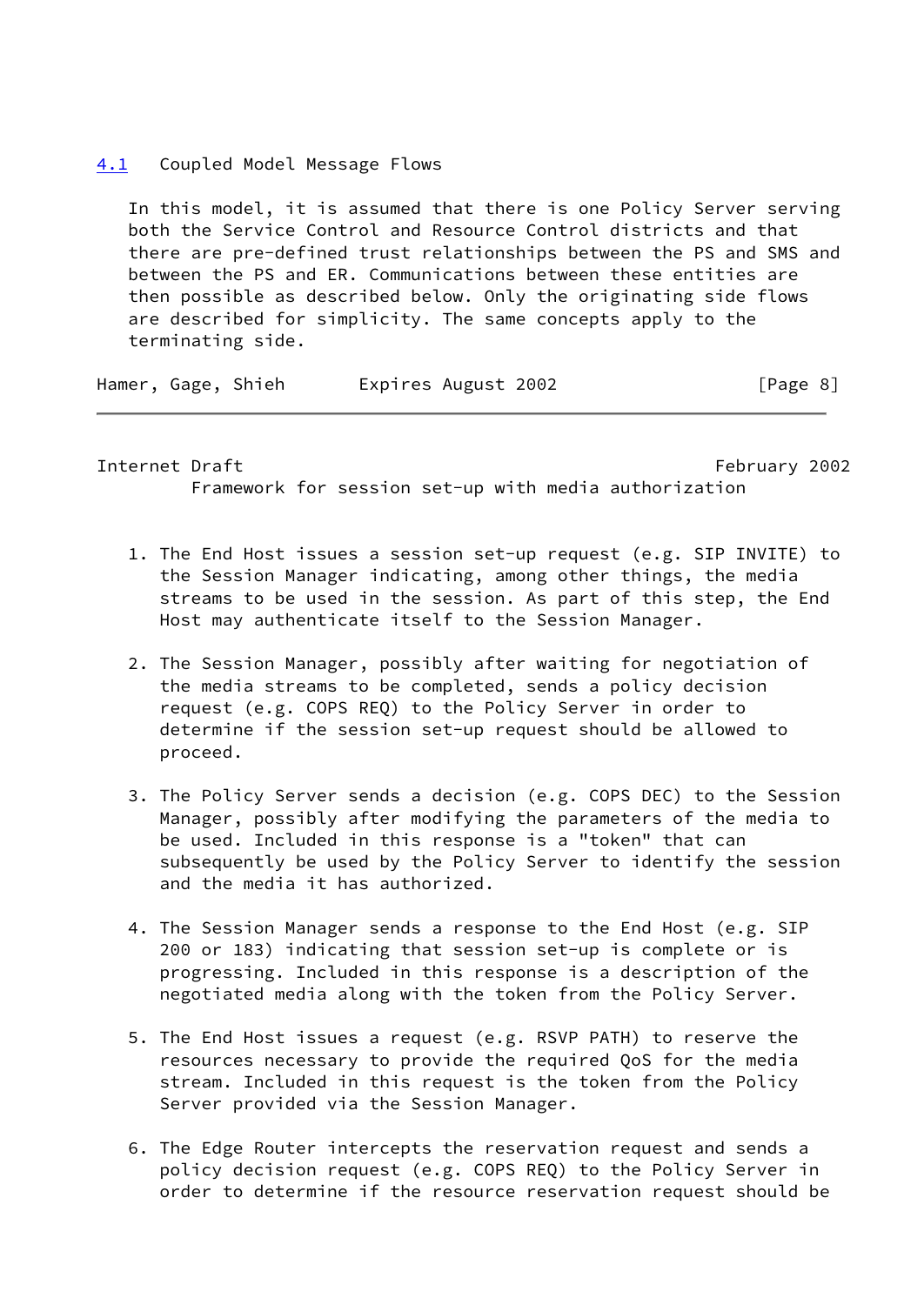allowed to proceed. Included in this request is the token from the Policy Server provided by the End Host. The Policy Server uses this token to correlate the request for resources with the media authorization previously provided to the Session Manager.

- 7. The Policy Server sends a decision (e.g. COPS DEC) to the Edge Router, possibly after modifying the parameters of the resources to be reserved.
- 8. The Edge Router, possibly after waiting for end-to-end negotiation for resources to be completed, sends a response to the End Host (e.g. RSVP RESV) indicating that resource reservation is complete or is progressing.

| Hamer, Gage, Shieh |  | Expires August 2002 |  |
|--------------------|--|---------------------|--|
|                    |  |                     |  |

 $\lceil \text{Page 9} \rceil$ 

<span id="page-10-1"></span>Internet Draft February 2002 Framework for session set-up with media authorization

<span id="page-10-0"></span>[4.2](#page-10-0) Coupled Model Authorization Token

 In the Coupled Model, the Policy Server is the only network entity that needs to interpret the contents of the token. Therefore, in this model, the contents of the token are implementation dependent. Since the End Host is assumed to be untrusted, the Policy Server should take measures to ensure that the integrity of the token is preserved in transit; the exact mechanisms to be used are also implementation dependent.

# <span id="page-10-2"></span>[4.3](#page-10-2) Coupled Model Protocol Impacts

 The use of a media authorization token in the Coupled Model requires the addition of new fields to several protocols:

 - Resource reservation protocol. A new protocol field or object must be added to the resource reservation protocol to transparently transport the token from the End Host to the Edge Router. The content and internal structure (if any) of this object should be opaque to the resource reservation protocol. For example, this is achieved in RSVP with the Policy Data object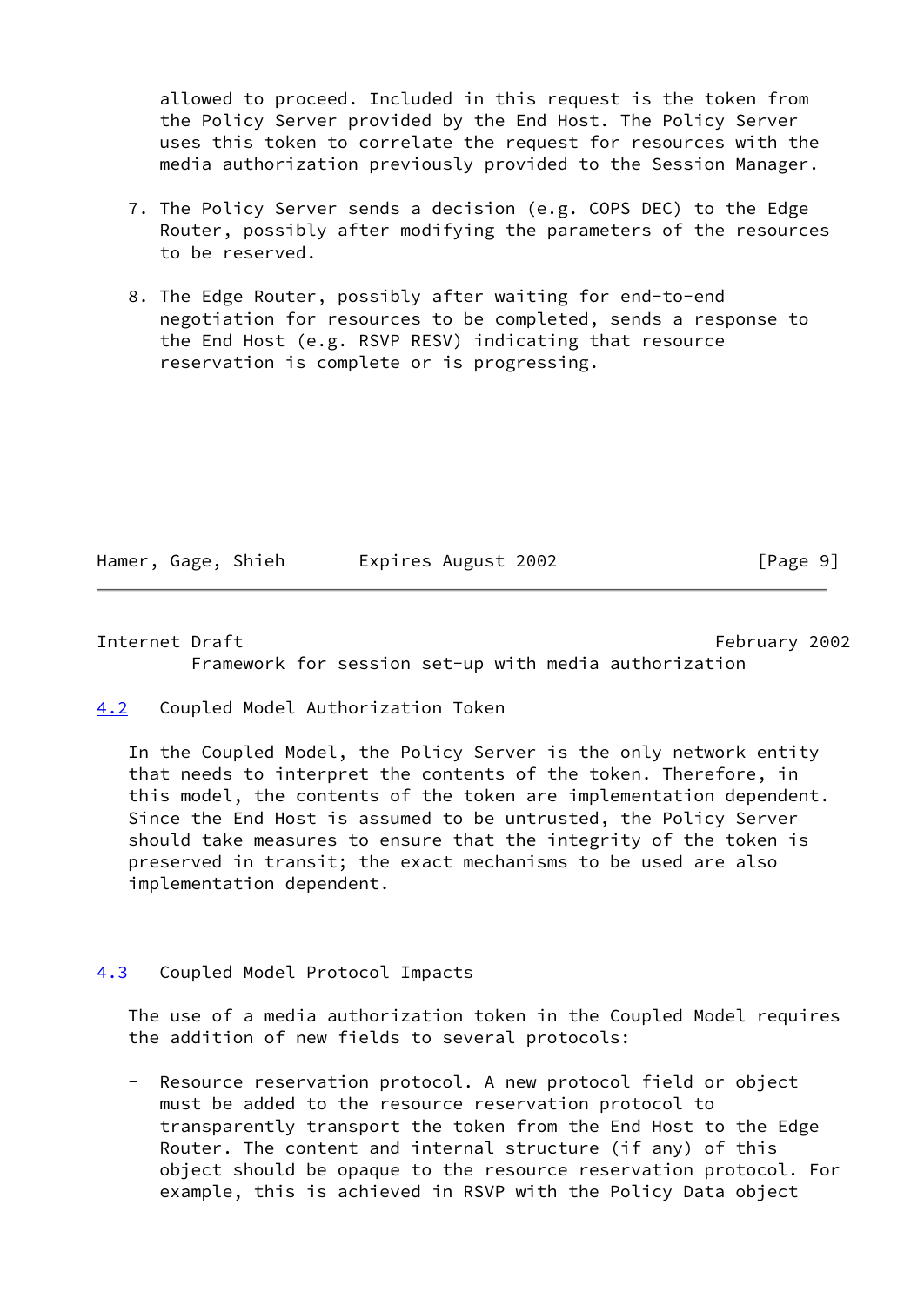defined in  $[11]$  $[11]$ .

- Policy management protocol. A new protocol field or object must be added to the policy management protocol to transparently transport the token from the Policy Server to the Session Management Server and from the Edge Router to the Policy Server. The content and internal structure (if any) of this object should be opaque to the policy management protocol. For example, this is achieved in COPS-RSVP with the Policy Data object defined in [[11\]](#page-27-3).
- Session management protocol. A new protocol field or object must be added to the session management protocol to transparently transport the media authorization token from the Session Management Server to the End Host. The content and internal structure (if any) of this object should be opaque to the session management protocol.

| Hamer, Gage, Shieh |  |  | Expires August 2002 | [Page 10] |  |
|--------------------|--|--|---------------------|-----------|--|
|--------------------|--|--|---------------------|-----------|--|

<span id="page-11-1"></span>Internet Draft February 2002 Framework for session set-up with media authorization

<span id="page-11-0"></span>[5](#page-11-0). The Associated Model <<using One Policy Server>>

 In this scenario, there are multiple instances of the Session Management Servers, Edge Routers and Policy Servers. This leads to a network of sufficient complexity that it precludes distributing knowledge of network topology to all network entities. The key aspects of this scenario are the following:

- Policy decisions, including media authorization, are made by the same Policy Server for both the Session Manager and the Edge Router. However, the Policy Server may change on per-transaction basis.
- The Edge Router, Session Manager and Policy Server involved in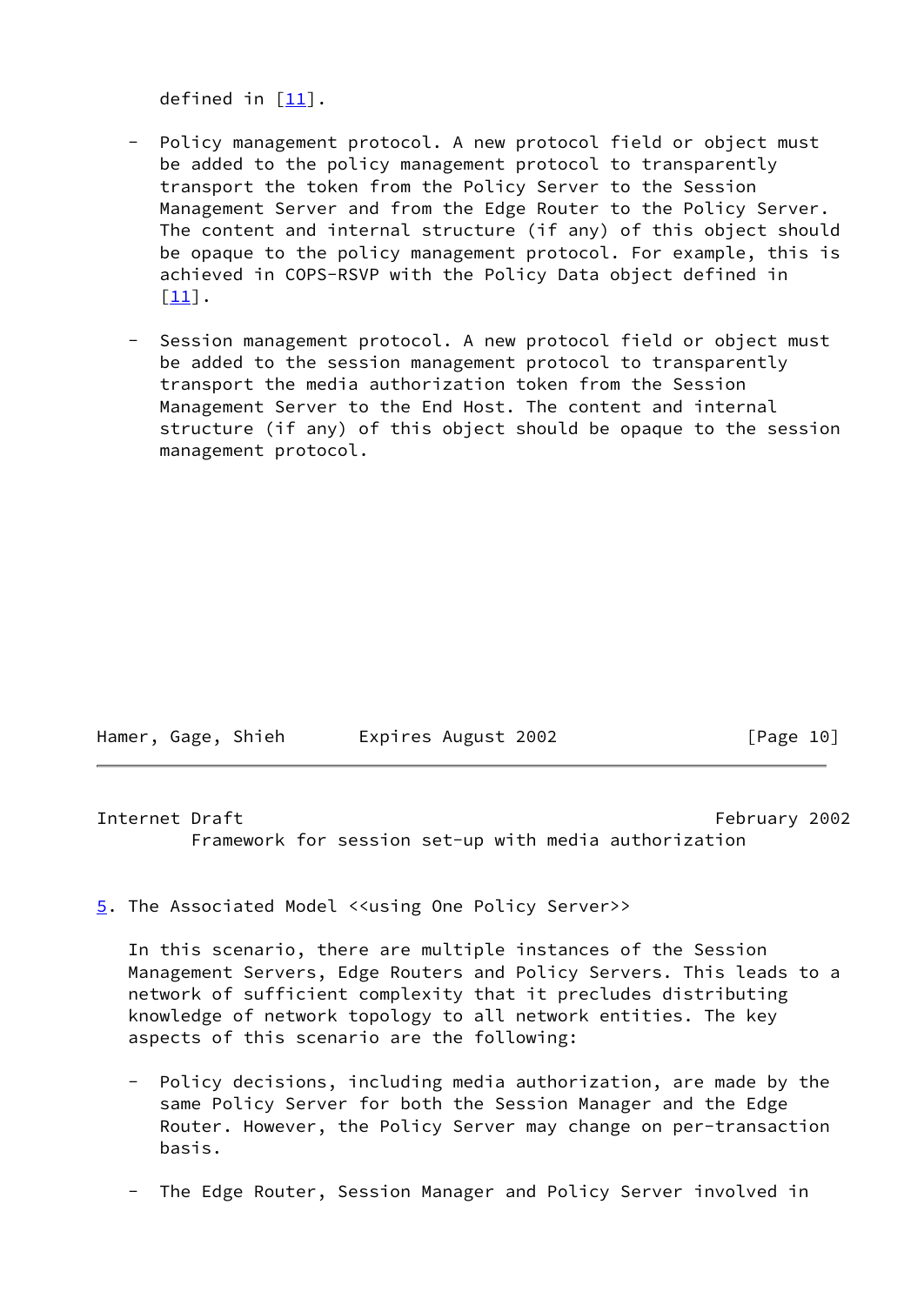establishing the session are not known a priori. For example, the End Host may be dynamically configured to use one of a pool of Session Managers and each of the Session Managers may be statically configured to use one of a pool of Policy Servers.

 In another example, the End Host may be mobile and continually changing the Edge Router that its point of attachment uses to communicate with the rest of the network.

 - There are pre-defined trust relationships between the SMS and the PS and between the ER and the PS.



Figure 3: The Associated Model using One Policy Server

Hamer, Gage, Shieh Expires August 2002 [Page 11]

Internet Draft February 2002

Framework for session set-up with media authorization

<span id="page-12-0"></span>[5.1](#page-12-0) Associated Model Message Flows <<using One Policy Server>>

 In this model, it is assumed that a Policy Server can make decisions for both the Service Control and Resource Control districts and that there are pre-defined trust relationships between the PS and SMS and between the PS and ER. Communications between these entities are then possible as described below. Only the originating side flows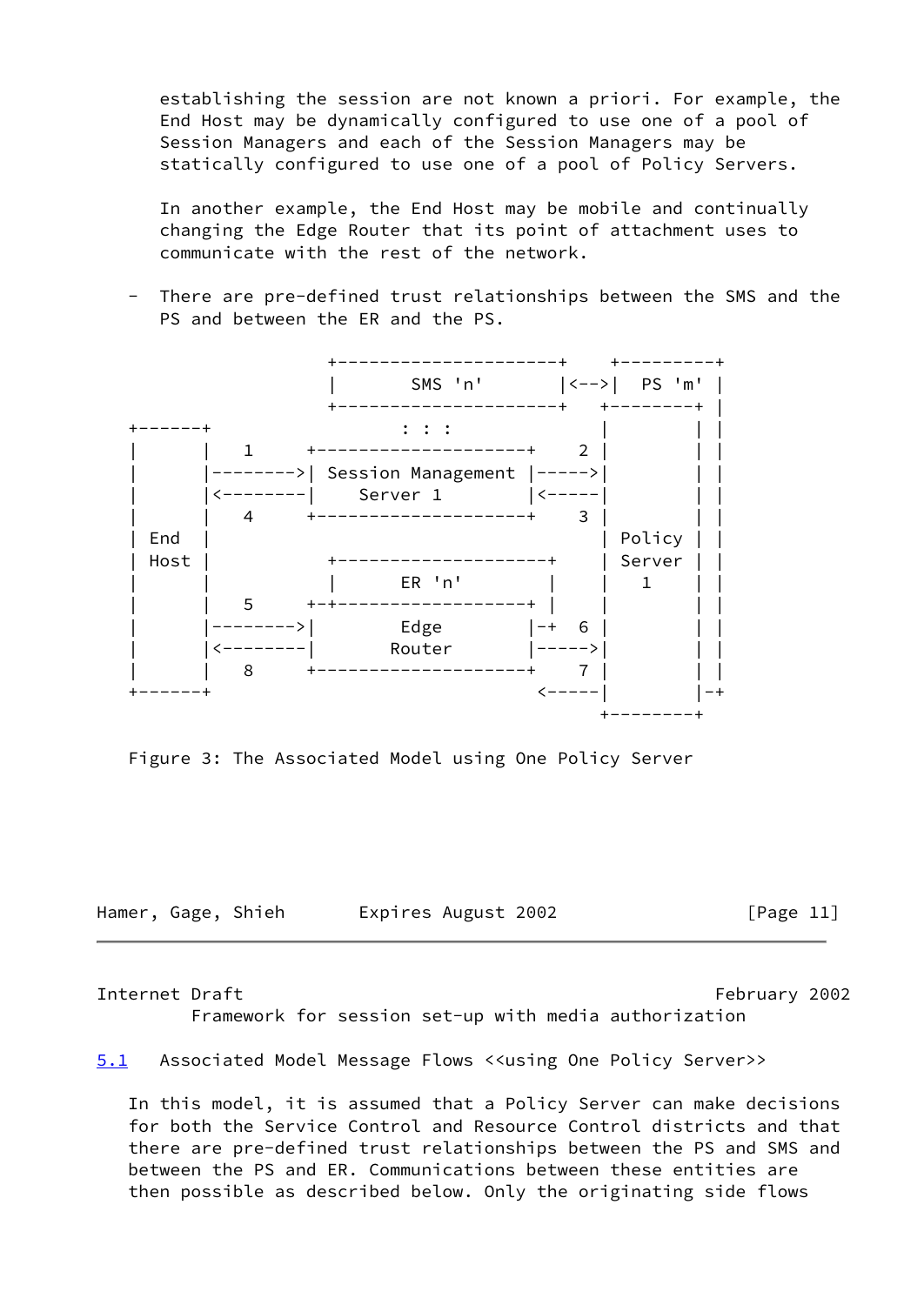are described for simplicity. The same concepts apply to the terminating side.

- 1. The End Host issues a session set-up request (e.g. SIP INVITE) to the Session Manager indicating, among other things, the media streams to be used in the session. As part of this step, the End Host may authenticate itself to the Session Manager.
- 2. The Session Manager, possibly after waiting for negotiation of the media streams to be completed, sends a policy decision request (e.g. COPS REQ) to the Policy Server in order to determine if the session set-up request should be allowed to proceed.
- 3. The Policy Server sends a decision (e.g. COPS DEC) to the Session Manager, possibly after modifying the parameters of the media to be used. Included in this response is a "token" that can subsequently be used by the Policy Server to identify the session and the media it has authorized.
- 4. The Session Manager sends a response to the End Host (e.g. SIP 200 or 183) indicating that session set-up is complete or is progressing. Included in this response is a description of the negotiated media along with the token from the Policy Server.
- 5. The End Host issues a request (e.g. RSVP PATH) to reserve the resources necessary to provide the required QoS for the media stream. Included in this request is the token from the Policy Server provided via the Session Manager.
- 6. The Edge Router intercepts the reservation request and inspects the token to learn which Policy Server authorized the media. It then sends a policy decision request to that Policy Server in order to determine if the resource reservation request should be allowed to proceed. Included in this request is the token from the Policy Server provided by the End Host. The Policy Server uses this token to correlate the request for resources with the media authorization previously provided to the Session Manager.
- 7. The Policy Server sends a decision to the Edge Router, possibly after modifying the parameters of the resources to be reserved.

| Hamer, Gage, Shieh | Expires August 2002 | [Page 12] |
|--------------------|---------------------|-----------|
|--------------------|---------------------|-----------|

<span id="page-13-0"></span>Internet Draft February 2002

Framework for session set-up with media authorization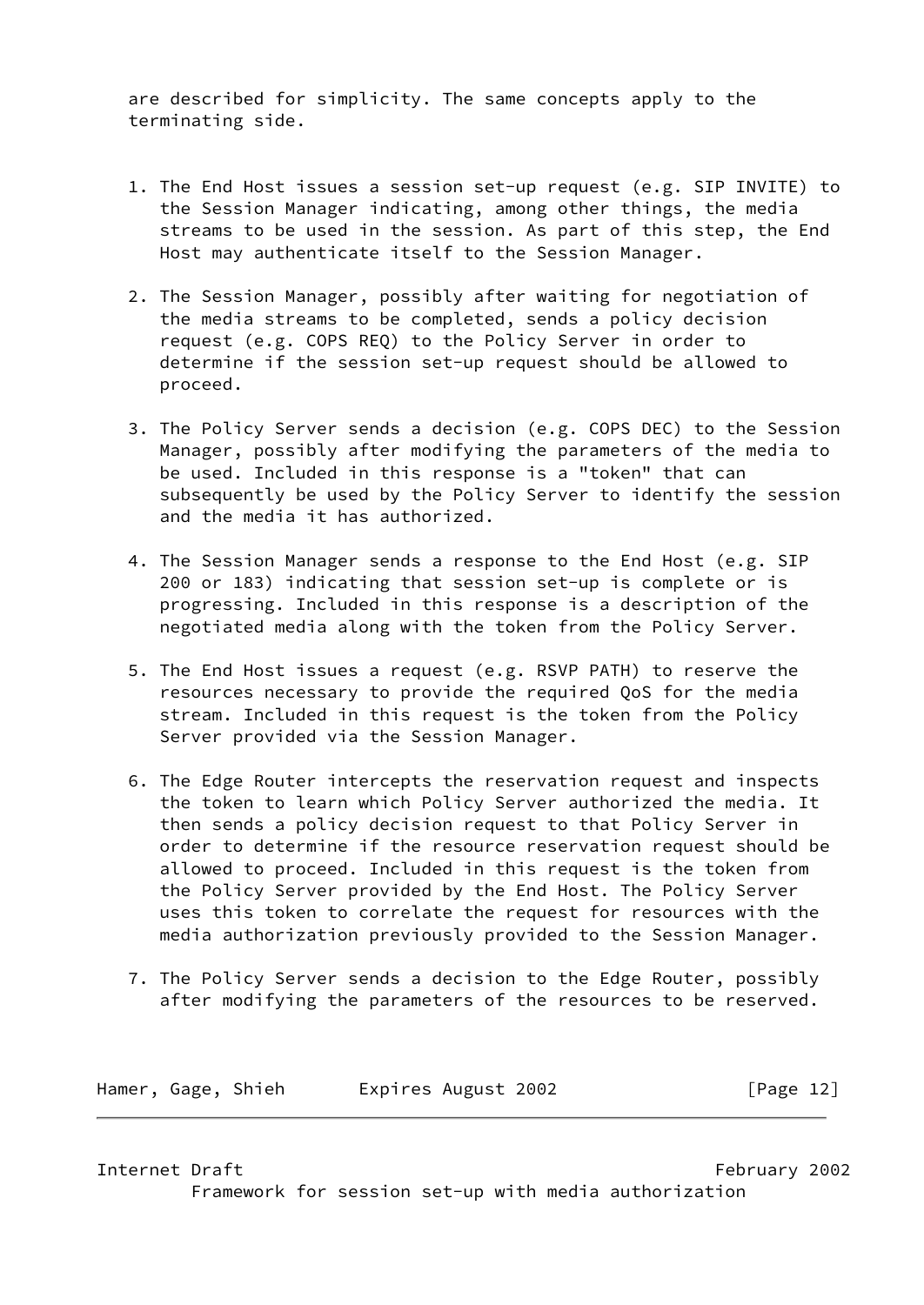8. The Edge Router, possibly after waiting for end-to-end negotiation for resources to be completed, sends a response to the End Host (e.g. RSVP RESV) indicating that resource reservation is complete or is progressing.

# <span id="page-14-0"></span>[5.2](#page-14-0) Associated Model Authorization Token <<using One Policy Server>>

 Since the ER does not know which SMS and PS are involved in session establishment, the token must include:

- A correlation identifier. This is information that the Policy Server can use to correlate the resource reservation request with the media authorized during session set up. The Policy Server is the only network entity that needs to interpret the contents of the correlation identifier therefore, in this model, the contents of the correlation identifier are implementation dependent. Since the End Host is assumed to be untrusted, the Policy Server should take measures to ensure that the integrity of the correlation identifier is preserved in transit; the exact mechanisms to be used are also implementation dependent.
- The identity of the authorizing entity. This information is used by the Edge Router to determine which Policy Server should be used to solicit resource policy decisions.

 In some environments, an Edge Router may have no means for determining if the identity refers to a legitimate Policy Server within its domain. In order to protect against redirection of authorization requests to a bogus authorizing entity, the token should also include:

 - An authentication signature. This signature is calculated over all other fields of the token using an agreed mechanism. The Edge Router must be able to verify the signature using credentials of the signer to confirm a trust relationship. The mechanism used by the Edge Router is beyond the scope of this document.

The detailed semantics of an example token are defined in  $[6]$  $[6]$ .

<span id="page-14-1"></span>[5.3](#page-14-1) Associated Model Protocol Impacts <<using One Policy Server>>

 The use of a media authorization token in this version of the Associated Model requires the addition of new fields to several protocols:

Resource reservation protocol. A new protocol field or object must be added to the resource reservation protocol to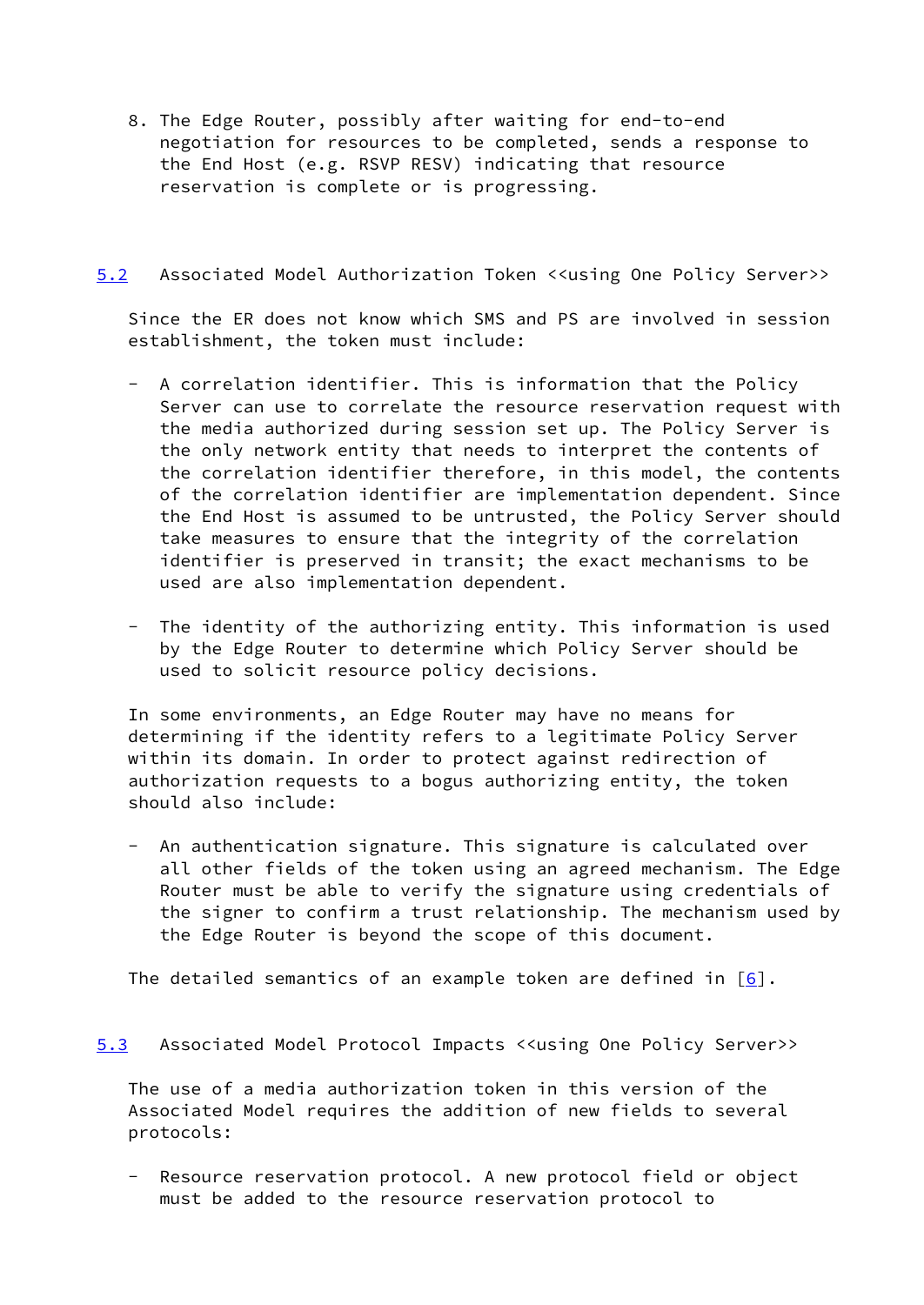transparently transport the token from the End Host to the Edge

Hamer, Gage, Shieh Expires August 2002 [Page 13]

<span id="page-15-1"></span>Internet Draft February 2002

Framework for session set-up with media authorization

 Router. The content and internal structure of this object must be specified so that the Edge Router can distinguish between the elements of the token described in [Section 5.2](#page-14-0). For example, this is achieved in RSVP with the Policy Data object defined in  $[11]$  $[11]$ .

- Policy management protocol. A new protocol field or object must be added to the policy management protocol to transparently transport the token -- or at least the correlation identifier - from the Edge Router to the Policy Server. The content and internal structure of this object should be opaque to the policy management protocol. For example, this is achieved in COPS-RSVP with the Policy Data object defined in  $[11]$  $[11]$ .
- Session management protocol. A new protocol field or object must be added to the session management protocol to transparently transport the media authorization token from the Session Management Server to the End Host. The content and internal structure of this object should be opaque to the session management protocol.
- <span id="page-15-0"></span>[5.4](#page-15-0) Associated Model Network Impacts <<using One Policy Server>>

 The use of a media authorization token in this version of the Associated Model requires that the Edge Router inspect the token to learn which Policy Server authorized the media. In some environments, it may not be possible for the Edge Router to perform this function; in these cases, an Associated Model using Two Policy Servers (section 6) is required.

 This version of the Associated Model also requires that the Edge Router interact with multiple Policy Servers. Policy decisions are made by the same Policy Server for both the Session Manager and the Edge Router, however the Policy Server may change on per-transaction basis. Note that COPS does not currently allow PEPs to change PDP on a per-transaction basis. To use this model, a new framework and protocol must be defined for policy decision outsourcing. This model also implies that the Policy Servers are able to interact and/or make decisions for the Edge Router in a consistent manner (e.g. as though there is only a single RCD Policy Server). How this is accomplished is beyond the scope of this document.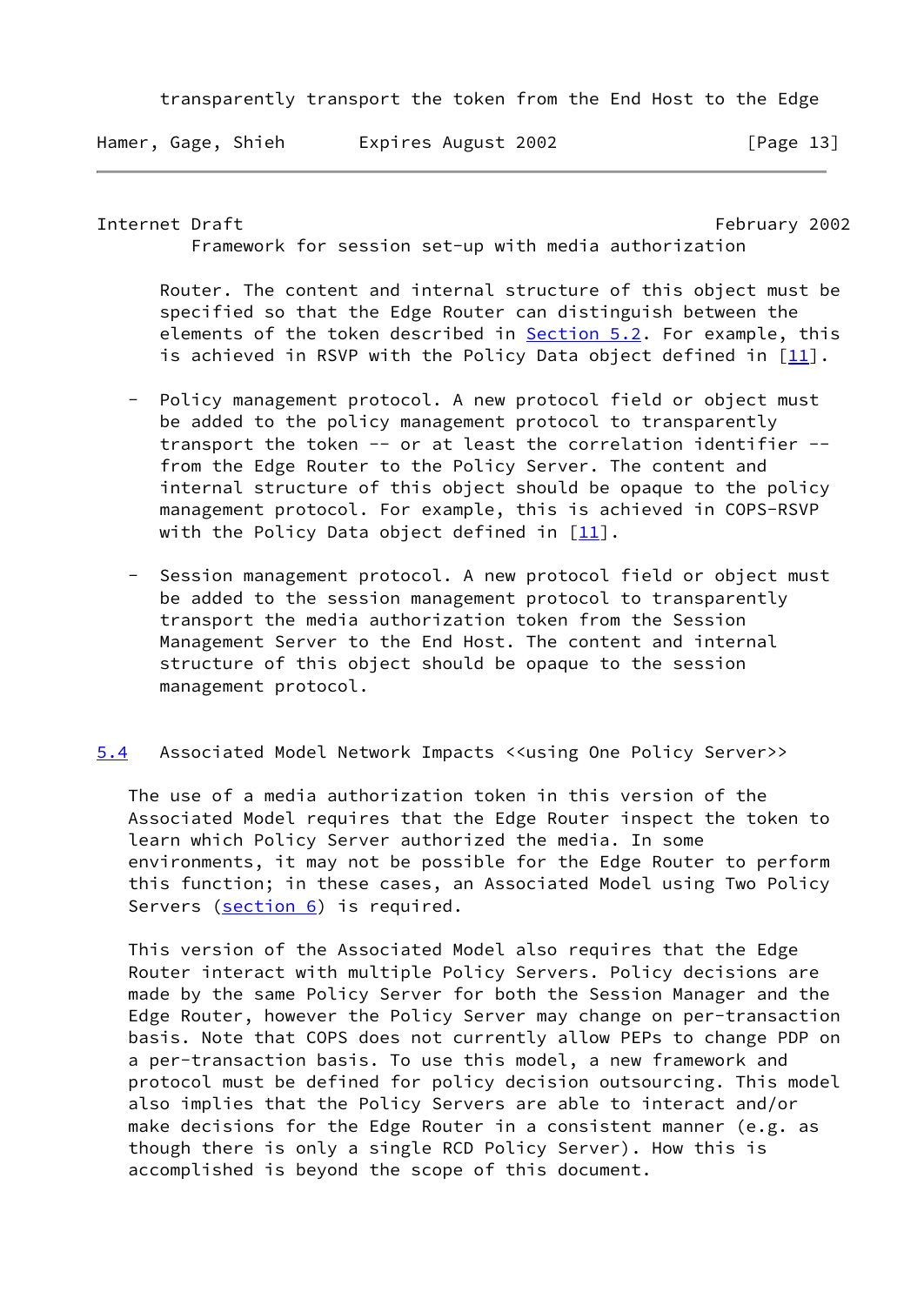Hamer, Gage, Shieh Expires August 2002 [Page 14]

#### <span id="page-16-0"></span>Internet Draft February 2002

Framework for session set-up with media authorization

6. The Associated Model <<using Two Policy Servers>>

 In this scenario, there are multiple instances of the Session Management Servers, Edge Routers and Policy Servers. This leads to a network of sufficient complexity that it precludes distributing knowledge of network topology to all network entities. The key aspects of this scenario are the following:

- Policy decisions, including media authorization, are made by Policy Servers.
- There is a PS in the Resource Control District that is separate from the PS in the Session Control District.
- The Edge Router, Session Manager and Policy Servers involved in establishing the session are not known a priori. For example, the End Host may be dynamically configured to use one of a pool of Session Managers or the End Host may be mobile and continually changing the Edge Router that it uses to communicate with the rest of the network.
- There is a pre-defined trust relationship between the SMS and the SCD PS.
- There is a pre-defined trust relationship between the ER and the RCD PS.
- There is a pre-defined trust relationship between the RCD and SCD Policy Servers.

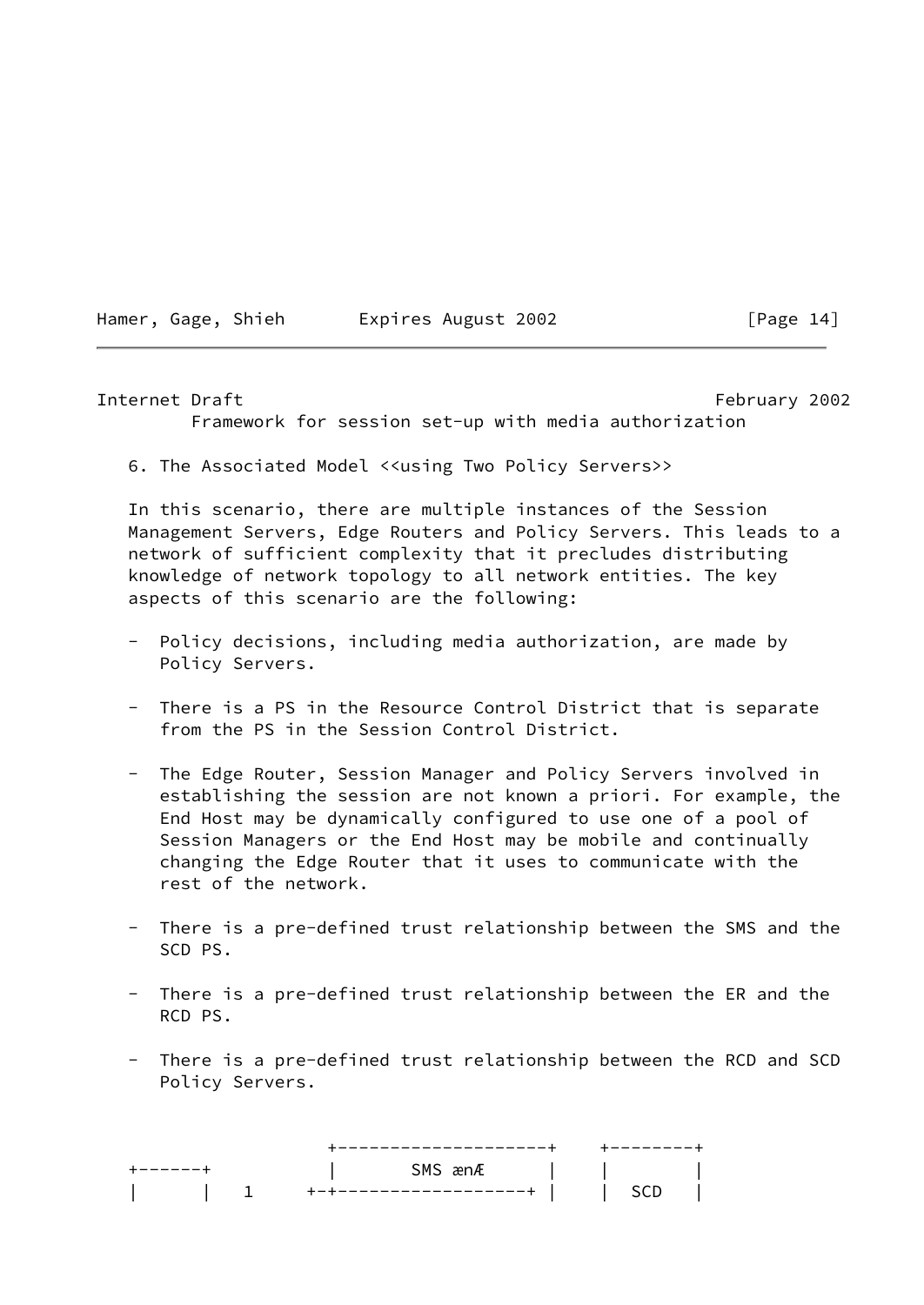

Figure 4: The Associated Model using Two Policy Servers

Hamer, Gage, Shieh Expires August 2002 [Page 15]

<span id="page-17-1"></span>Internet Draft February 2002 Framework for session set-up with media authorization

<span id="page-17-0"></span>[6.1](#page-17-0) Associated Model Message Flows <<using Two Policy Servers>>

 In this model, it is assumed that there is one Policy Server for the Service Control District and a different Policy Server for the Resource Control District. There are pre-defined trust relationships between the SCD PS and SMS, between the RCD PS and ER and between the RCD and SCD Policy Servers. Communications between these entities are then possible as described below. Only the originating side flows are described for simplicity. The same concepts apply to the terminating side.

- 1. The End Host issues a session set-up request (e.g. SIP INVITE) to the Session Manager indicating, among other things, the media streams to be used in the session. As part of this step, the End Host may authenticate itself to the Session Manager.
- 2. The Session Manager, possibly after waiting for negotiation of the media streams to be completed, sends a policy decision request (e.g. COPS REQ) to the SCD Policy Server in order to determine if the session set-up request should be allowed to proceed.
- 3. The SCD Policy Server sends a decision (e.g. COPS DEC) to the Session Manager, possibly after modifying the parameters of the media to be used. Included in this response is a "token" that can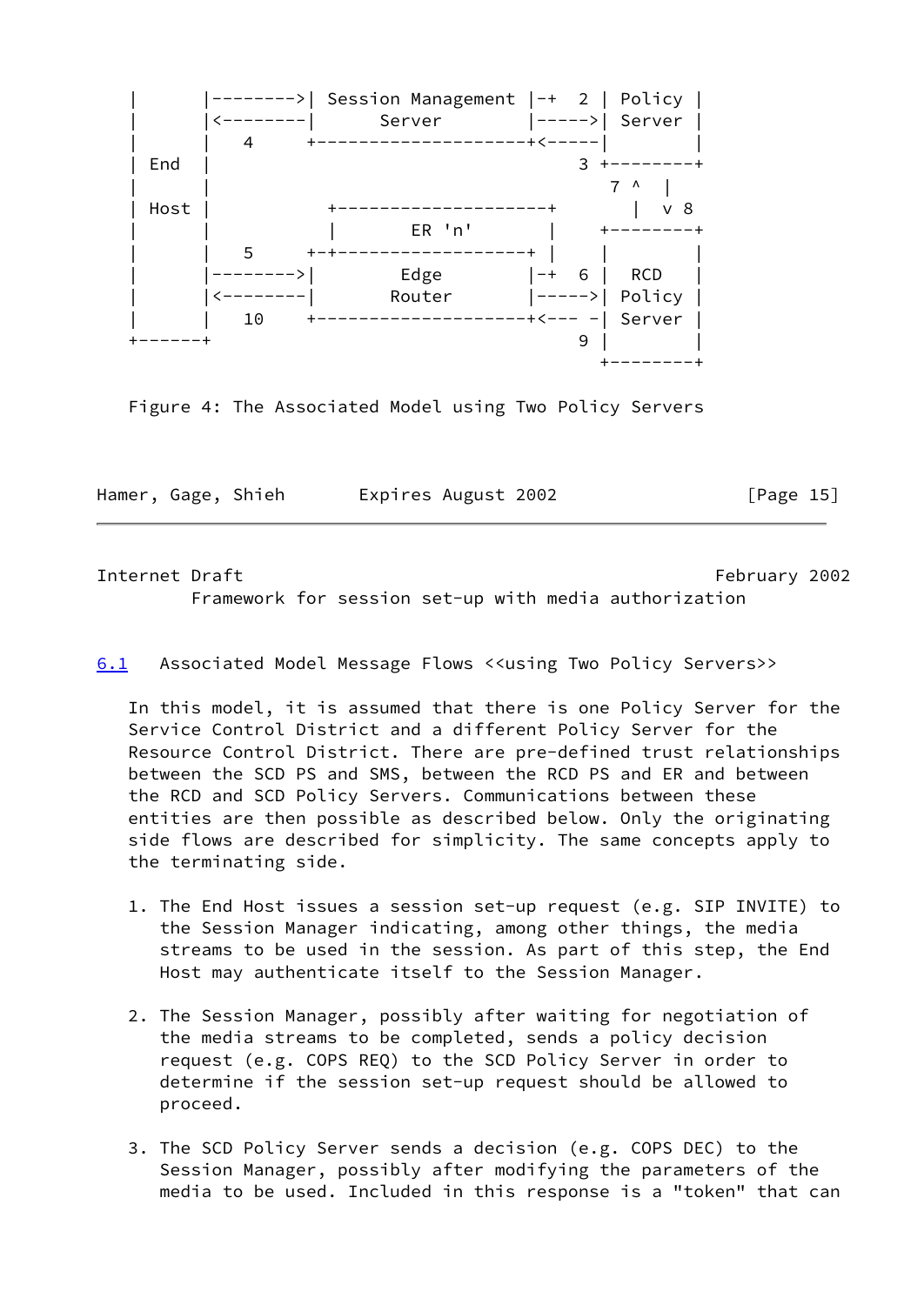subsequently be used by the SCD Policy Server to identify the session and the media it has authorized.

- 4. The Session Manager sends a response to the End Host (e.g. SIP 200 or 183) indicating that session set-up is complete or is progressing. Included in this response is a description of the negotiated media along with the token from the SCD Policy Server.
- 5. The End Host issues a request (e.g. RSVP PATH) to reserve the resources necessary to provide the required QoS for the media stream. Included in this request is the token from the SCD Policy Server provided via the Session Manager.
- 6. The Edge Router intercepts the reservation request and sends a policy decision request (e.g. COPS REQ) to the RCD Policy Server in order to determine if the resource reservation request should be allowed to proceed. Included in this request is the token from the SCD Policy Server provided by the End Host.
- 7. The RCD Policy Server uses this token to learn which SCD Policy Server authorized the media. It then sends an authorization request  $\boxed{3}$  to that SCD Policy Server in order to determine if the resource reservation request should be allowed to proceed. Included in this request is the token from the SCD Policy Server provided by the End Host.

| Hamer, Gage, Shieh |  |  | Expires August 2002 | [Page 16] |
|--------------------|--|--|---------------------|-----------|
|--------------------|--|--|---------------------|-----------|

<span id="page-18-0"></span>Internet Draft February 2002 Framework for session set-up with media authorization

- 8. The SCD Policy Server uses this token to correlate the request for resources with the media authorization previously provided to the Session Manager. The SCD Policy Server sends a decision  $\lceil 3 \rceil$  to the RCD Policy Server on whether the requested resources are within the bounds authorized by the SCD Policy Server.
- 9. The RCD Policy Server sends a decision (e.g. COPS DEC) to the Edge Router, possibly after modifying the parameters of the resources to be reserved.
- 10. The Edge Router, possibly after waiting for end-to-end negotiation for resources to be completed, sends a response to the End Host (e.g. RSVP RESV) indicating that resource reservation is complete or is progressing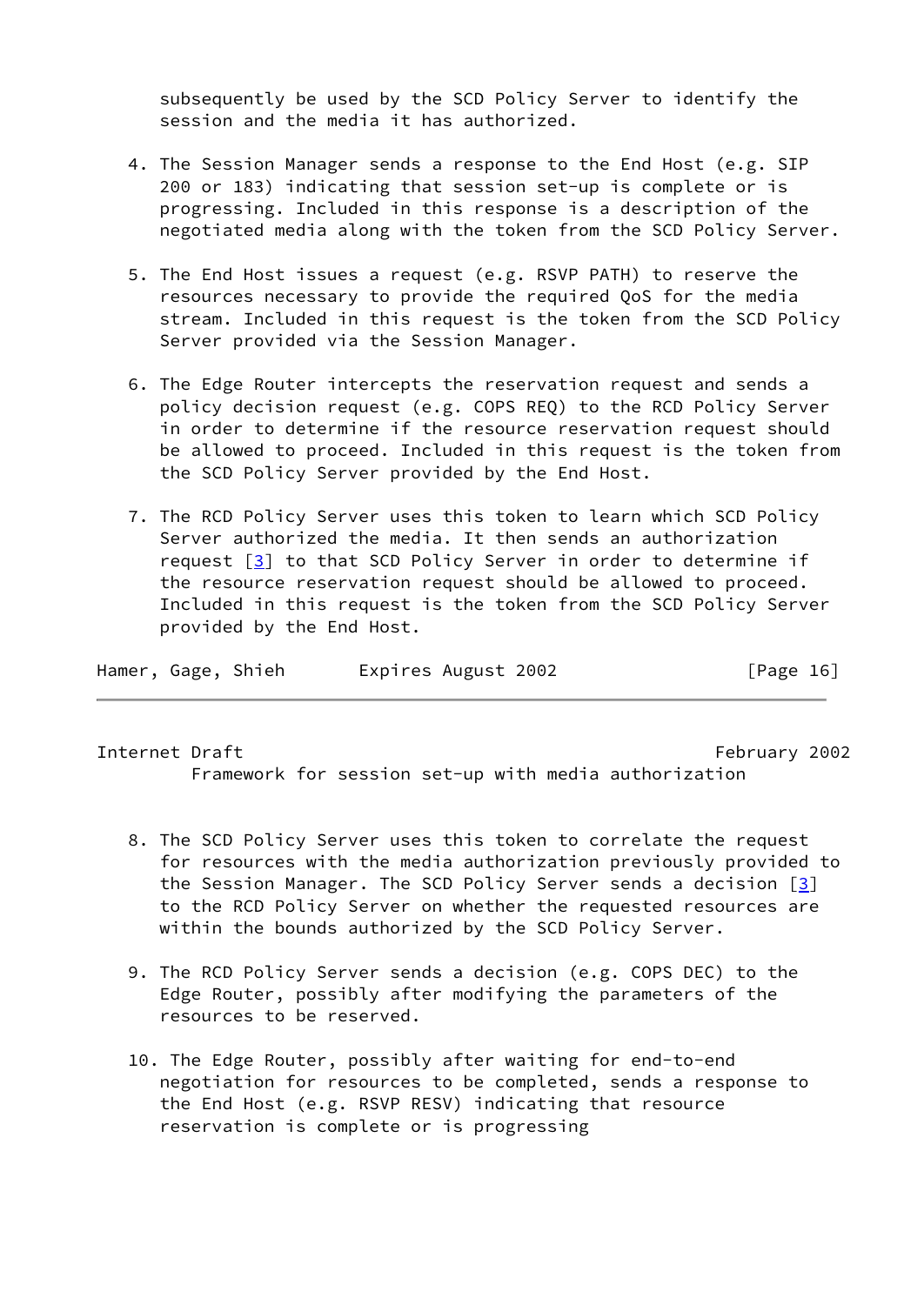# <span id="page-19-0"></span>[6.2](#page-19-0) Associated Model Authorization Token <<using Two Policy Servers>>

 Since the RCD Policy Server does not know which SMS and SCD PS are involved in session establishment, the token must include:

- A correlation identifier. This is information that the SCD Policy Server can use to correlate the resource reservation request with the media authorized during session set up. The SCD Policy Server is the only network entity that needs to interpret the contents of the correlation identifier therefore, in this model, the contents of the correlation identifier are implementation dependent. Since the End Host is assumed to be untrusted, the SCD Policy Server should take measures to ensure that the integrity of the correlation identifier is preserved in transit; the exact mechanisms to be used are also implementation dependent.
- The identity of the authorizing entity. This information is used by the RCD Policy Server to determine which SCD Policy Server should be used to verify the contents of the resource reservation request.

 In some environments, an RCD Policy Server may have no means for determining if the identity refers to a legitimate SCD Policy Server. In order to protect against redirection of authorization requests to a bogus authorizing entity, the token should include:

 - An authentication signature. This signature is calculated over all other fields of the token using an agreed mechanism. The RCD Policy Server must be able to verify the signature using credentials of the signer to confirm a trust relationship. The mechanism used by the RCD Policy Server is beyond the scope of this document.

| Hamer, Gage, Shieh |  |  | Expires August 2002 | [Page 17] |
|--------------------|--|--|---------------------|-----------|
|--------------------|--|--|---------------------|-----------|

<span id="page-19-2"></span>Internet Draft February 2002 Framework for session set-up with media authorization

 Note that the information in this token is the same as that in [Section 5.2](#page-14-0) for the "One Policy Server" scenario.

The detailed semantics of an example token are defined in  $[6]$  $[6]$ .

<span id="page-19-1"></span>[6.3](#page-19-1) Associated Model Protocol Impacts <<using Two Policy Servers>>

The use of a media authorization token in this version of the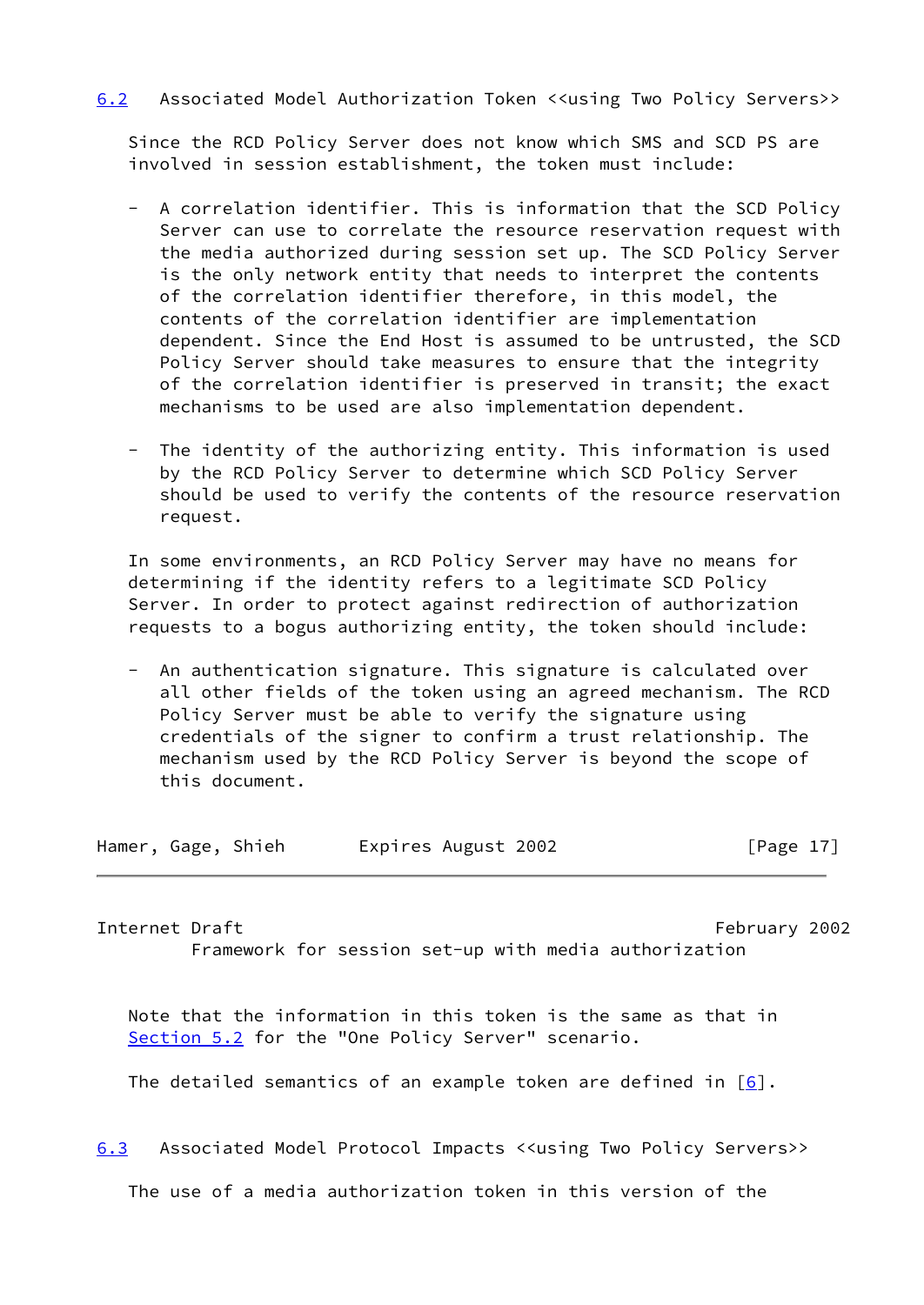Associated Model requires the addition of new fields to several protocols:

- Resource reservation protocol. A new protocol field or object must be added to the resource reservation protocol to transparently transport the token from the End Host to the Edge Router. The content and internal structure of this object should be opaque to the resource reservation protocol. For example, this is achieved in RSVP with the Policy Data object defined in  $[11]$  $[11]$ .
- Policy management protocol. A new protocol field or object must be added to the policy management protocol to transport the token from the SCD Policy Server to the Session Management Server and from the Edge Router to the RCD Policy Server. The content and internal structure of this object must be specified so that the Policy Servers can distinguish between the elements of the token described in [Section 6.2](#page-19-0). For example, this is achieved in COPS- RSVP with the Policy Data object defined in  $[11]$  $[11]$ .
- Session management protocol. A new protocol field or object must be added to the session management protocol to transparently transport the media authorization token from the Session Management Server to the End Host. The content and internal structure of this object should be opaque to the session management protocol.

Note that these impacts are the same as those discussed in **[Section](#page-14-1)**  [5.3](#page-14-1) for the "One Policy Server" scenario. However the use of two Policy Servers has one additional impact:

 - Authorization protocol. A new protocol field or object must be added to the authorization protocol to transport the token from the RCD Policy Server to the SCD Policy Server. The content and internal structure of this object must be specified so that the Policy Servers can distinguish between the elements of the token described in [Section 6.2](#page-19-0).

Hamer, Gage, Shieh Expires August 2002 [Page 18]

<span id="page-20-1"></span>Internet Draft February 2002

Framework for session set-up with media authorization

<span id="page-20-0"></span>[7](#page-20-0). The Non-Associated Model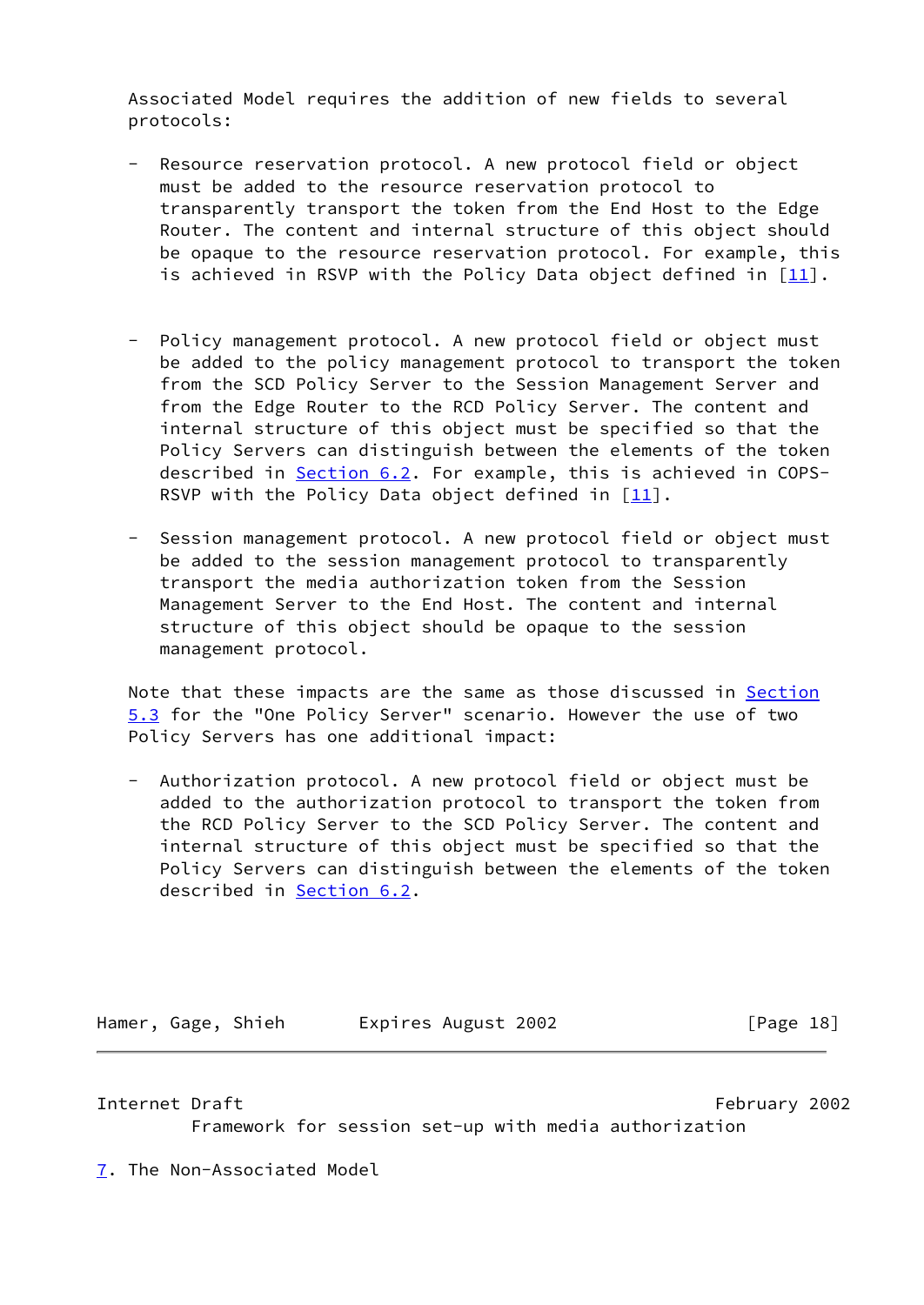In this scenario, the Session Management Servers and Edge Routers are associated with different Policy Servers, the network entities do not have a priori knowledge of the topology of the network and there are no pre-established trust relationships between entities in the Resource Control District and entities in the Service Control District. The keys aspects of this scenario are the following:

- Policy decisions, including media authorization, are made by Policy Servers.
- The PS in the Resource Control District is separate from the PS in the Session Control District.
- There is a pre-defined trust relationship between the SMS and the SCD PS.
- There is a pre-defined trust relationship between the ER and the RCD PS.
- There are no pre-defined trust relationships between the ER and SMS or between the RCD and SCD Policy Servers.



Figure 5: The Non-Associated Model

### <span id="page-21-0"></span>[7.1](#page-21-0) Non-Associated Model Call Flow

 In this model it is assumed that the policy servers make independent decisions for their respective districts, obviating the need for information exchange between policy servers. This model also enables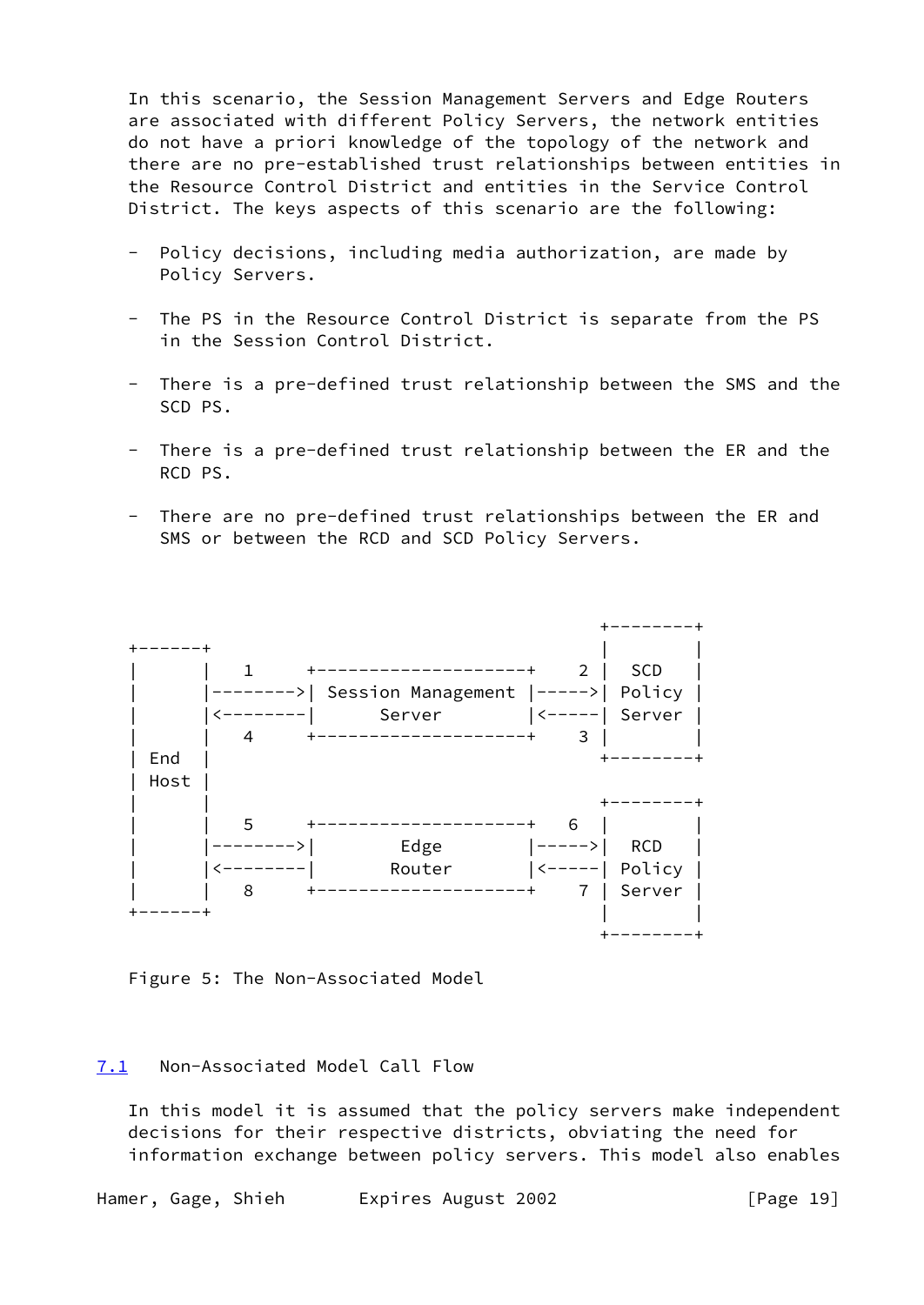Internet Draft February 2002 Framework for session set-up with media authorization

 session authorization when communication between policy servers is not possible for various reasons. It may also be used as a means to speed up session setup and still ensure proper authorization is performed.

 This model does not preclude the possibility that the policy servers may communicate at other times for other purposes (e.g. exchange of accounting information).

 Communications between network entities in this model is described below. Only the originating side flows are described for simplicity. The same concepts apply to the terminating side.

- 1. The End Host issues a session set-up request (e.g. SIP INVITE) to the Session Manager indicating, among other things, the media streams to be used in the session. As part of this step, the End Host may authenticate itself to the Session Manager.
- 2. The Session Manager, possibly after waiting for negotiation of the media streams to be completed, sends a policy decision request (e.g. COPS REQ) to the SCD Policy Server in order to determine if the session set-up request should be allowed to proceed.
- 3. The SCD Policy Server sends a decision (e.g. COPS DEC) to the Session Manager, possibly after modifying the parameters of the media to be used. Included in this response is a "token" that can subsequently be used by the RCD Policy Server to determine what media has been authorized.
- 4. The Session Manager sends a response to the End Host (e.g. SIP 200 or 183) indicating that session set-up is complete or is progressing. Included in this response is a description of the negotiated media along with the token from the SCD Policy Server.
- 5. The End Host issues a request (e.g. RSVP PATH) to reserve the resources necessary to provide the required QoS for the media stream. Included in this request is the token from the SCD Policy Server provided via the Session Manager.
- 6. The Edge Router intercepts the reservation request and sends a policy decision request (e.g. COPS REQ) to the RCD Policy Server in order to determine if the resource reservation request should be allowed to proceed. Included in this request is the token from the SCD Policy Server provided by the End Host.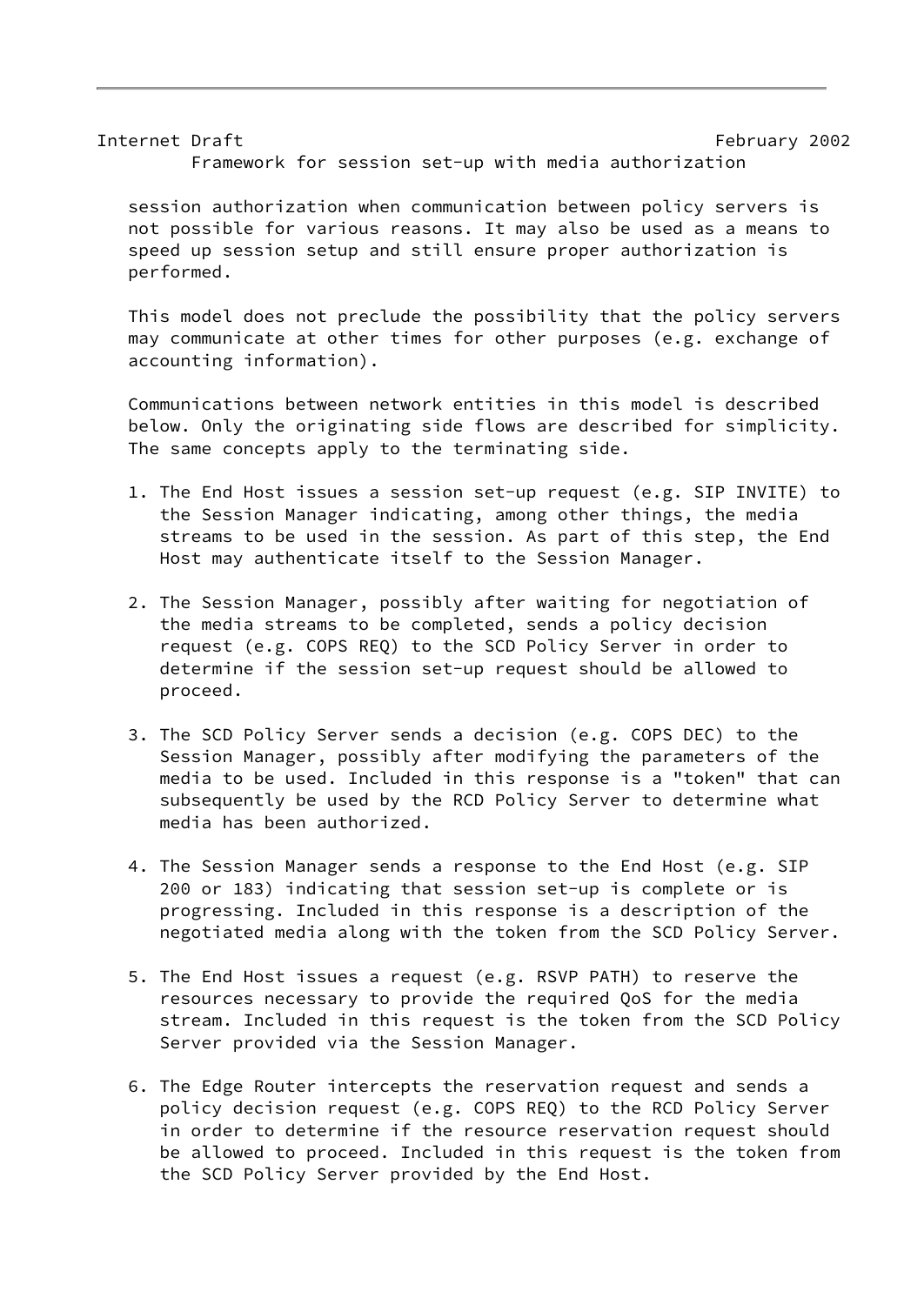7. The RCD Policy Server uses this token to extract information about the media that was authorized by the SCD Policy Server. The RCD Policy Server uses this information in making its decision on whether the resource reservation should be allowed to proceed.

| Hamer, Gage, Shieh |  | Expires August 2002 | [Page 20] |
|--------------------|--|---------------------|-----------|
|                    |  |                     |           |

<span id="page-23-1"></span>Internet Draft February 2002 Framework for session set-up with media authorization

 The Policy Server sends a decision (e.g. COPS DEC) to the Edge Router, possibly after modifying the parameters of the resources to be reserved.

 8. The Edge Router, possibly after waiting for end-to-end negotiation for resources to be completed, sends a response to the End Host (e.g. RSVP RESV) indicating that resource reservation is complete or is progressing

# <span id="page-23-0"></span>[7.2](#page-23-0) Non-Associated Model Authorization Token

 In this model, the token must contain sufficient information to allow the RCD Policy Server to make resource policy decisions autonomously from the SCD Policy Server. The token is created using information about the session received by the SMS. The information in the token must include:

- Calling party IP address and port number (e.g. from SDP  $"c="$ parameter).
- Called party IP address and port number (e.g. from SDP "c=" parameter).
- The characteristics of (each of) the media stream(s) authorized for this session (e.g. codecs, maximum bandwidth from SDP "m=" and/or "b=" parameters).
- The lifetime of (each of) the media stream(s) (e.g. from SDP "t=" parameter).
- The authorization lifetime (e.g. the token should be valid for only a few seconds after the start time of the session).
- The identity of the authorizing entity to allow for validation of the token.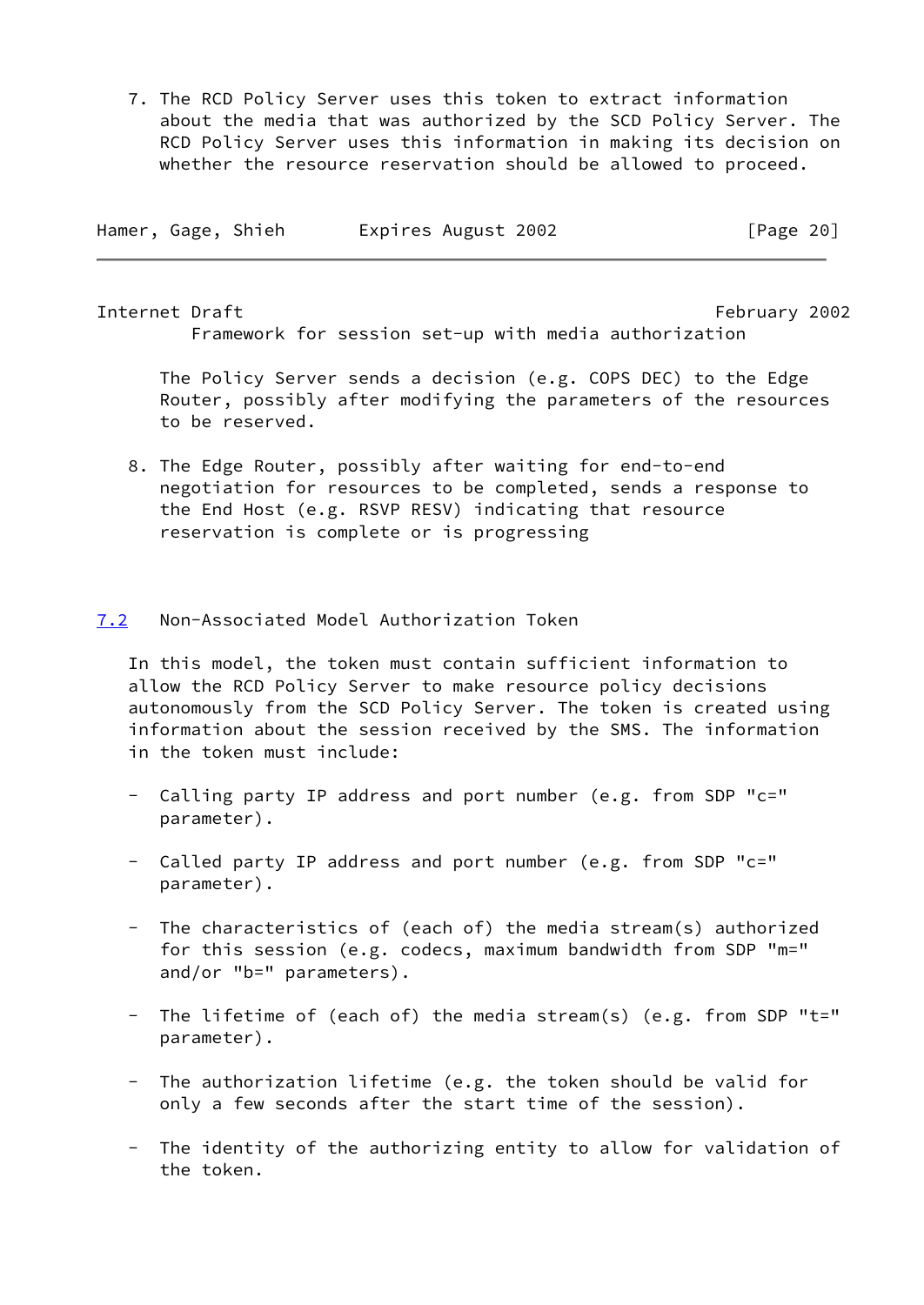An authentication signature used to prevent tampering with the token and to provide the credentials of the authorizing entity. This signature is calculated over all other fields of the token using an agreed mechanism. The RCD Policy Server must be able to verify the signature using credentials of the signer to confirm a trust relationship. The mechanism used by the RCD Policy Server is beyond the scope of this document.

The detailed semantics of the token are defined in  $[6]$  $[6]$ .

<span id="page-24-0"></span>[7.3](#page-24-0) Non-Associated Model Protocol Impacts

| Hamer, Gage, Shieh |  |  | Expires August 2002 | [Page 21] |
|--------------------|--|--|---------------------|-----------|
|--------------------|--|--|---------------------|-----------|

<span id="page-24-2"></span>Internet Draft February 2002 Framework for session set-up with media authorization

 The use of a media authorization token in the Non-Associated Model requires the addition of new fields to several protocols:

- Resource reservation protocol. A new protocol field or object must be added to the resource reservation protocol to transparently transport the token from the End Host to the Edge Router. The content and internal structure of this object should be opaque to the resource reservation protocol. For example, this is achieved in RSVP with the Policy Data object defined in  $[11]$  $[11]$ .
- Policy management protocol. A new protocol field or object must be added to the policy management protocol to transport the token from the SCD Policy Server to the Session Management Server and from the Edge Router to the RCD Policy Server. The content and internal structure of this object must be specified so that the Policy Servers can distinguish between the elements of the token described in [Section 7.2](#page-23-0). For example, this is achieved in COPS-RSVP with the Policy Data object defined in  $[11]$  $[11]$ .
- Session management protocol. A new protocol field or object must be added to the session management protocol to transparently transport the media authorization token from the Session Management Server to the End Host. The content and internal structure of this object should be opaque to the session management protocol.

# <span id="page-24-1"></span>[8](#page-24-1). Conclusions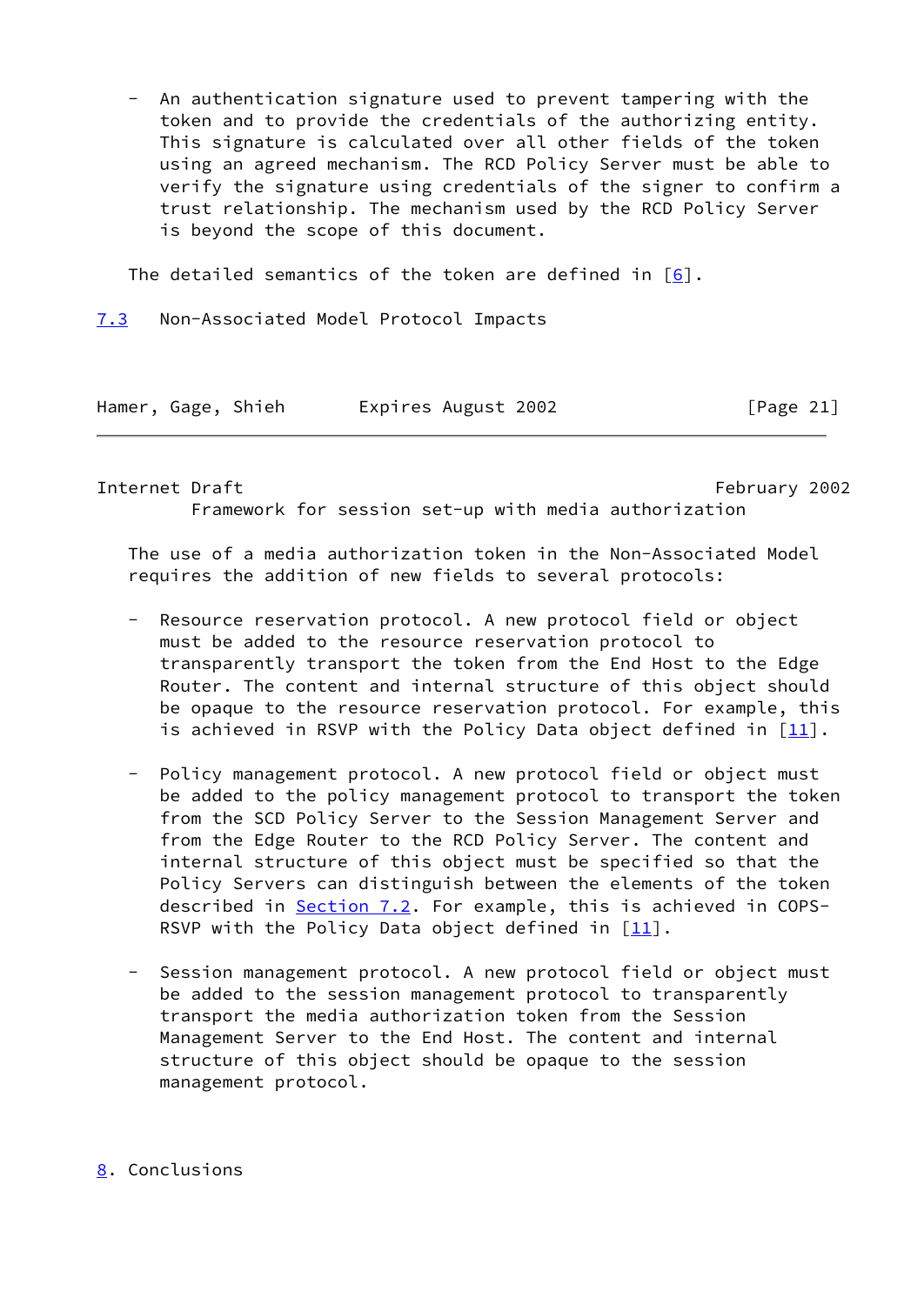In this document we have defined three models for authorizing media during session establishment:

- The Coupled Model which assumes a priori knowledge of network topology and where pre-established trust relationships exist between network entities.
- The Associated Model where there are common or trusted policy servers but knowledge of the network topology is not known a priori.

 - The Non-Associated Model where knowledge of the network topology is not known a priori, where there are different policy servers involved and where a trust relationship does not exist between the policy servers.

 The Associated Model is applicable to environments where the network elements involved in establishing a session have a pre-determined trust relationship but where their identities must be determined dynamically during session set up. The Non-Associated Model is applicable to environments where there is a complex network topology

| Hamer, Gage, Shieh |  |  | Expires August 2002 | [Page 22] |
|--------------------|--|--|---------------------|-----------|
|--------------------|--|--|---------------------|-----------|

<span id="page-25-1"></span>Internet Draft February 2002

Framework for session set-up with media authorization

 and/or where trust relationships between domains do not exist (e.g. when they are different business entities).

 In any given network, one or more of these models may be applicable. Indeed, the model to be used may be chosen dynamically during session establishment based on knowledge of the end points involved in the call. In all cases, however, there is no need for the End Host, the Edge Router or the Session Management Server to understand or interpret the authorization token - to them it is an opaque protocol element that is simply copied from one container protocol to another.

 Finally, the framework defined in this document is extensible to any kind of session management protocol coupled to any one of a number of resource reservation and/or policy management protocols.

# <span id="page-25-0"></span>[9](#page-25-0). Security Considerations

 The purpose of this draft is to describe a mechanism for media authorization to prevent theft of service. It does not cover other possible security breaches such as IP spoofing.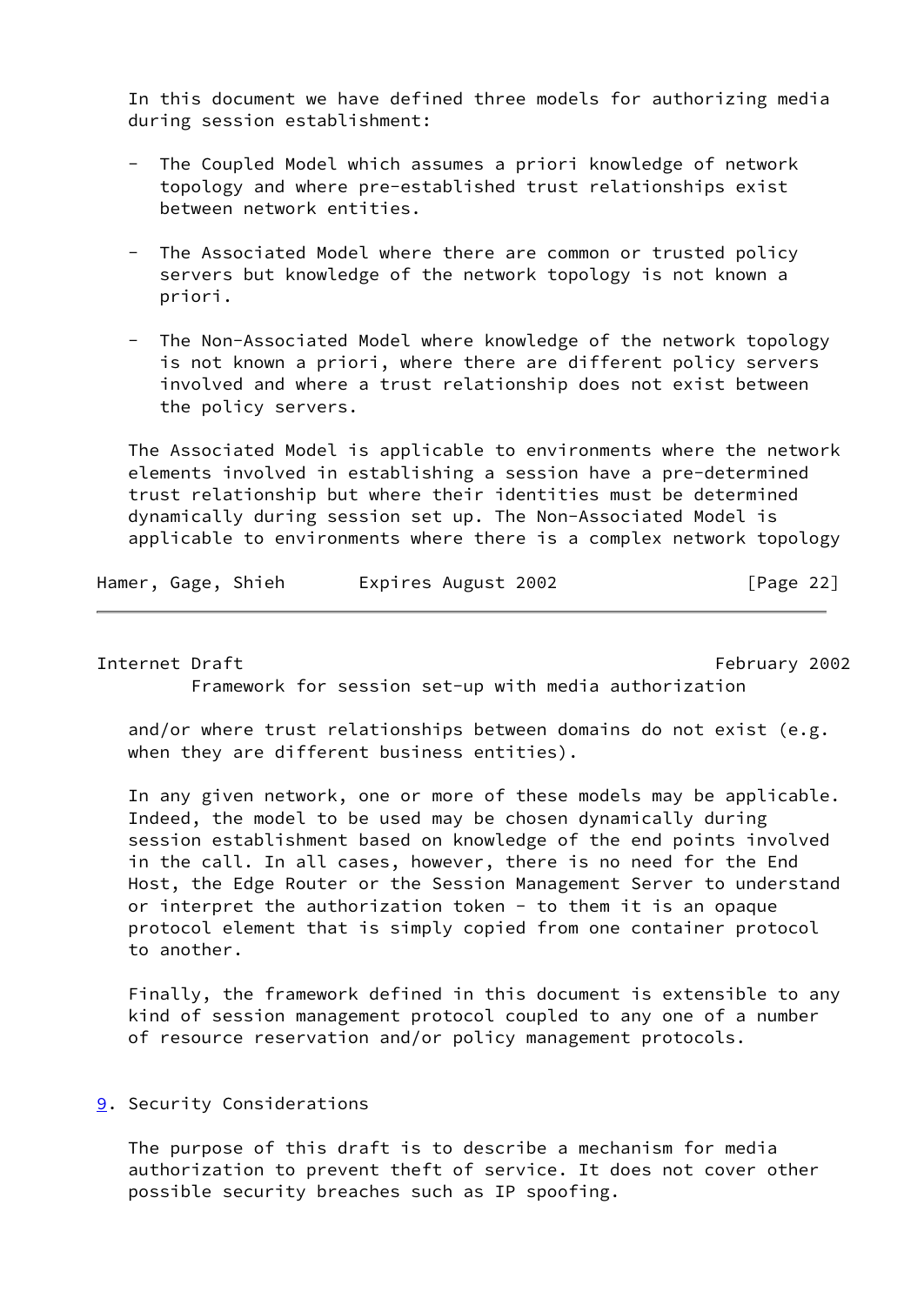This draft assumes that trust relationships exist between various network entities, as described in each of the models. The means for establishing these relationships are beyond the scope of this document.

 For the authorization token to be effective, its integrity must be guaranteed as it passes through untrusted network entities such as the End Host. This can be achieved by using digital signatures.

## References

- <span id="page-26-0"></span> [1] Bradner, S., "The Internet Standards Process -- Revision 3", [BCP 9](https://datatracker.ietf.org/doc/pdf/bcp9), [RFC 2026,](https://datatracker.ietf.org/doc/pdf/rfc2026) October 1996.
- <span id="page-26-4"></span>[2] J. Vollbrecht et al., "AAA Authorization Framework", [RFC 2904](https://datatracker.ietf.org/doc/pdf/rfc2904), August 2000.
- <span id="page-26-7"></span>[3] C. de Laat et al., "Generic AAA Architecture", [RFC 2903,](https://datatracker.ietf.org/doc/pdf/rfc2903) August 2000.
- [4] D. Durham et al., "The COPS (Common Open Policy Service) Protocol", [RFC 2748](https://datatracker.ietf.org/doc/pdf/rfc2748), January 2000.
- <span id="page-26-6"></span>[5] S. Herzog et al., "COPS usage for RSVP", [RFC 2749](https://datatracker.ietf.org/doc/pdf/rfc2749), January 2000.

Hamer, Gage, Shieh Expires August 2002 [Page 23]

#### <span id="page-26-1"></span>Internet Draft February 2002

- Framework for session set-up with media authorization
- <span id="page-26-5"></span> [6] L. Hamer et al. "Session Authorization for RSVP", Internet Draft, [draft-ietf-rap-rsvp-authsession-02.txt](https://datatracker.ietf.org/doc/pdf/draft-ietf-rap-rsvp-authsession-02.txt), February 2002, Work in progress.
- <span id="page-26-3"></span> [7] "PacketCable Dynamic Quality of Service Specification", CableLabs, December 1999. <http://www.packetcable.com/specs/pkt-sp-dqos-I01-991201.pdf>
- [8] M. Handley and V. Jacobson, "SDP: session description protocol," [RFC 2327](https://datatracker.ietf.org/doc/pdf/rfc2327), Apr.1998.
- <span id="page-26-2"></span>[9] Handley, Schulzrinne, Schooler & Rosenberg, [RFC 2543](https://datatracker.ietf.org/doc/pdf/rfc2543), "SIP: Session Initiation Protocol", March 1999.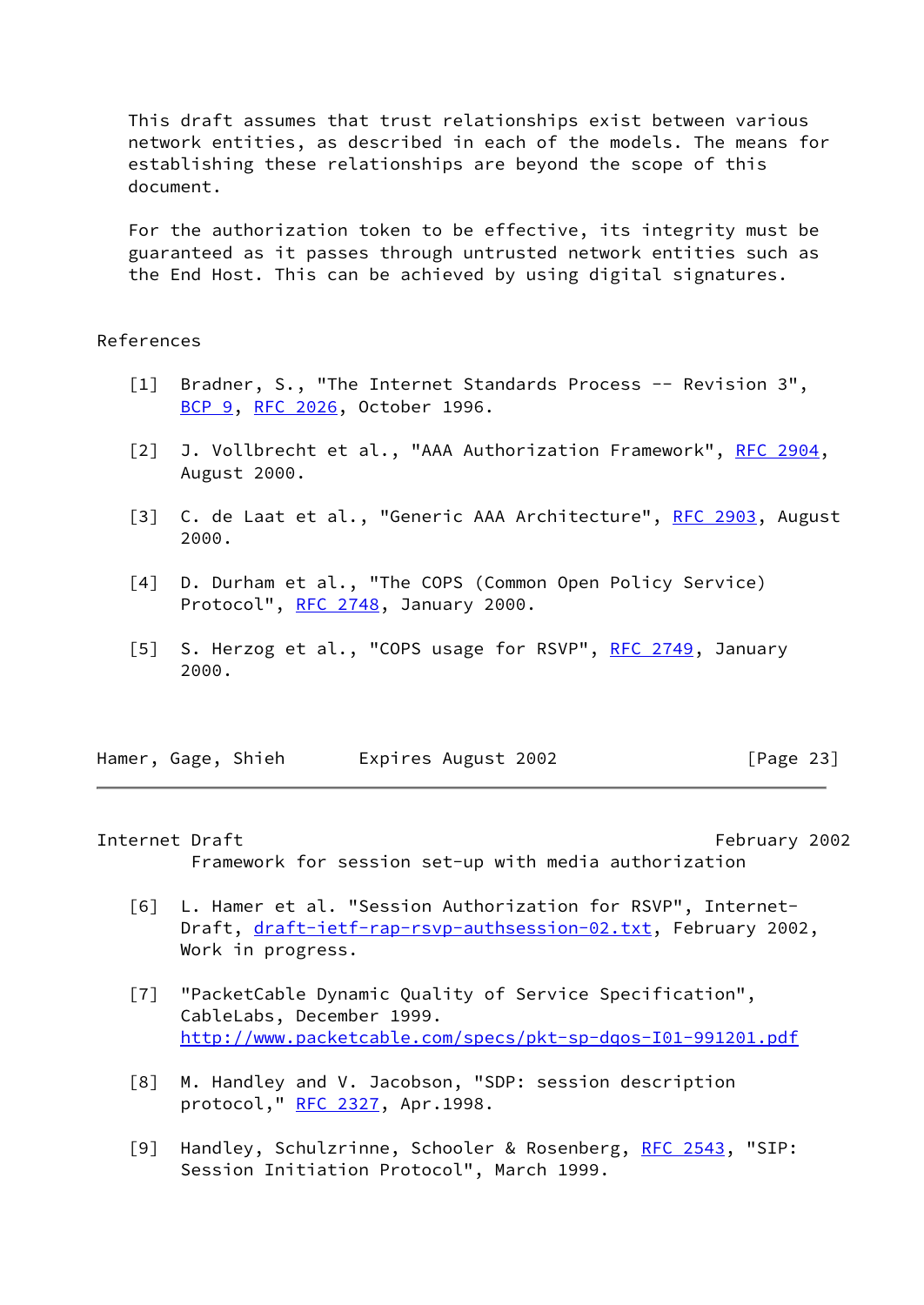- <span id="page-27-1"></span> [10] R. Braden et al.,"Resource ReSerVation protocol (RSVP) -- version 1 functional specification," [RFC 2205](https://datatracker.ietf.org/doc/pdf/rfc2205), Sept.1997.
- <span id="page-27-3"></span>[11] Herzog, S., "RSVP Extensions for Policy Control", [RFC 2750,](https://datatracker.ietf.org/doc/pdf/rfc2750) January 2000.
- <span id="page-27-2"></span>[12] K. Chan et al., "COPS Usage for Policy Provisioning ( COPS-PR )", [RFC 3084](https://datatracker.ietf.org/doc/pdf/rfc3084), March 2001.

# Acknowledgments

 The authors would like to thank to following people for their useful comments and suggestions related to this draft: Kwok Ho Chan, Doug Reeves, Sam Christie, Matt Broda, Yajun Liu, Brett Kosinski, Francois Audet, Bill Marshall, Diana Rawlins.

Authors' Addresses

 Louis-Nicolas Hamer Nortel Networks Ottawa, ON CANADA Email: nhamer@nortelnetworks.com

 Bill Gage Nortel Networks Ottawa, ON CANADA Email: gageb@nortelnetworks.com

 Hugh Shieh AT&T Wireless Redmond, WA USA Email: hugh.shieh@attws.com

| Hamer, Gage, Shieh |  |  | Expires August 2002 | [Page 24] |
|--------------------|--|--|---------------------|-----------|
|--------------------|--|--|---------------------|-----------|

<span id="page-27-0"></span>Internet Draft February 2002 Framework for session set-up with media authorization

Full Copyright Statement

Copyright (C) The Internet Society (2002). All Rights Reserved. This